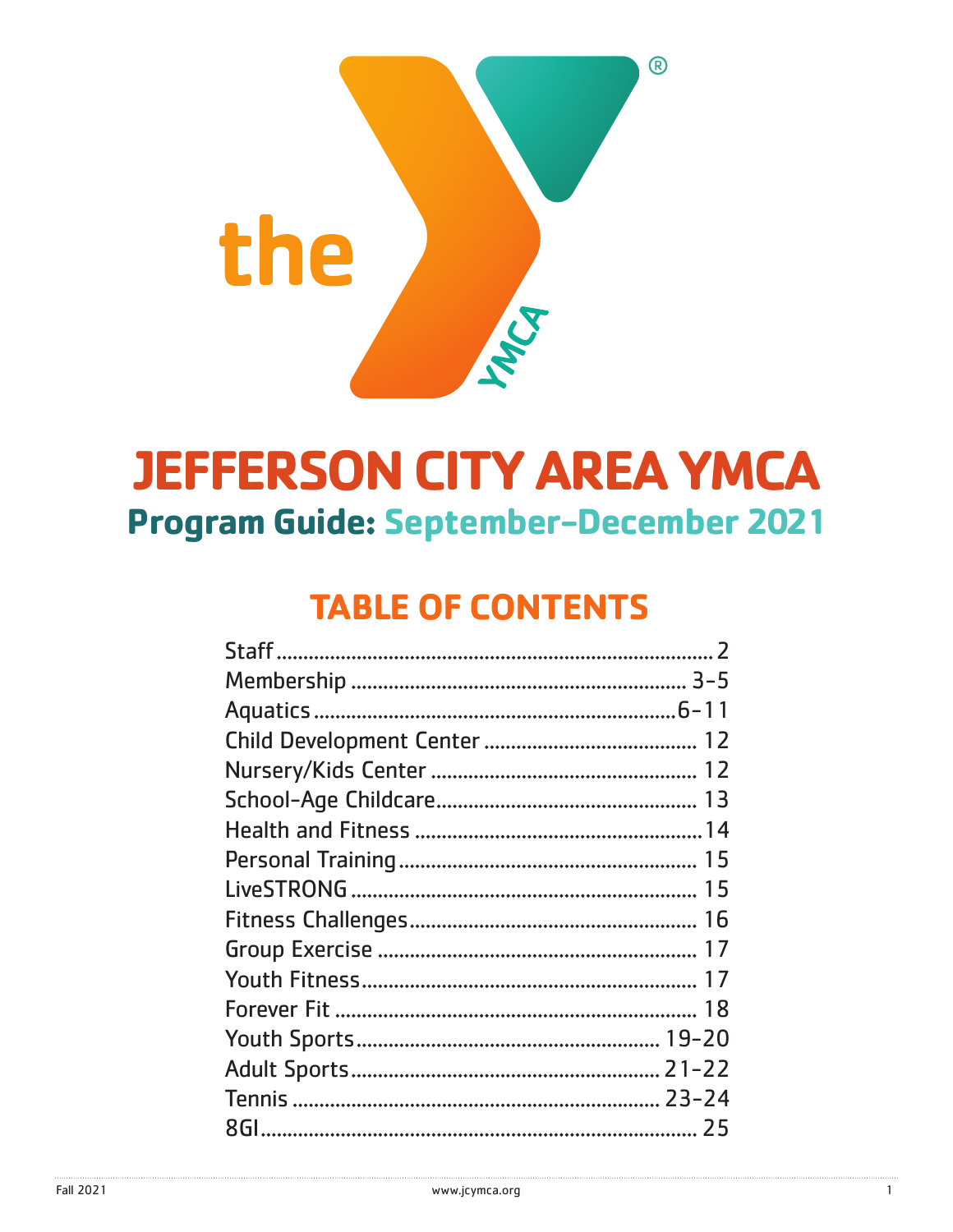## **JEFFERSON CITY AREA YMCA STAFF**

#### **Administration**

#### **Aquatics**

|--|

#### **Childcare**

#### **Fitness Centers**

#### **Health & Fitness**

#### **Information**

#### **Membership**

#### **Sports**

## **YMCA MISSION STATEMENT**

The Jefferson City Area YMCA is an association comprised of persons of all ages, ethnic groups and religious affiliations dedicated to putting Christian principles into practice through programs that build a healthy spirit, mind and body for all.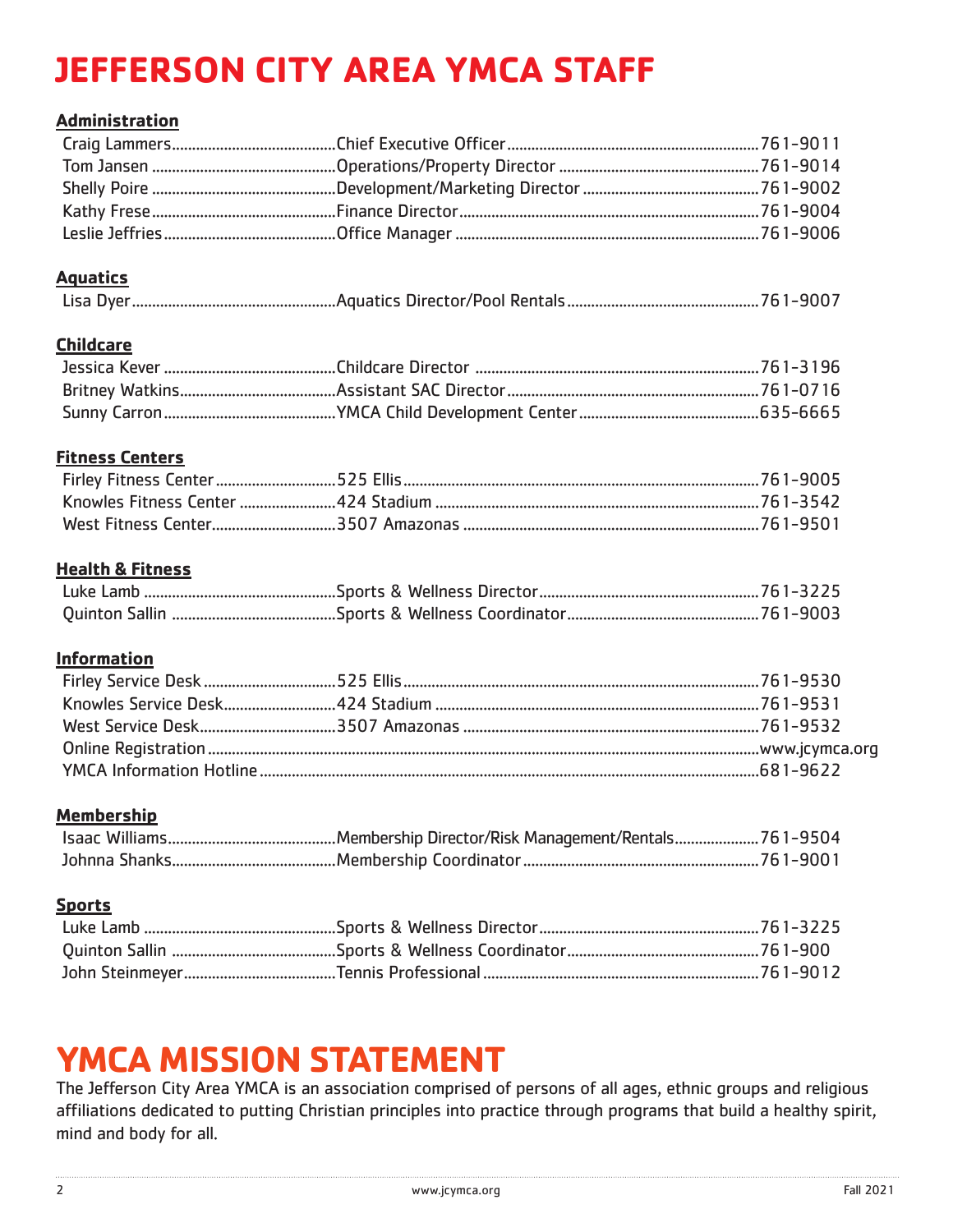## **MEMBERSHIP RATES**

| <b>Membership Type</b>      | <b>Monthly</b><br><b>Bank Draft</b> | Fee with 12-month<br><b>Agreement</b>            | <b>Fee without</b><br>12-month Agreement |
|-----------------------------|-------------------------------------|--------------------------------------------------|------------------------------------------|
| <b>Youth/Young Adult</b>    | \$30                                | \$0                                              | \$50                                     |
| <b>Adult</b>                | \$41                                | \$0                                              | \$75                                     |
| <b>Single Parent Family</b> | \$41                                | \$0                                              | \$75                                     |
| <b>Household</b>            | \$51                                | \$0                                              | \$100                                    |
| <b>Household Add On</b>     | \$20/adult                          | in addition to a \$51/month Household membership |                                          |
| <b>Senior Adult</b>         | \$34                                | \$0                                              | \$50                                     |
| <b>Senior Couple</b>        | \$41                                | \$0                                              | \$75                                     |

## **MEMBERSHIP DESCRIPTIONS**

Youth/Young Adult: Defined as an individual between the ages of 13-23. (Individuals under the age of 13 must be accompanied by an adult with membership privileges.)

Adult: Defined as any individual 24 years of age or older.

Single Parent Family: Defined as a household with one parent. The membership includes family members as defined in the household membership.

Household: Two adult persons living in the same household and immediate family living within the same household. Immediate family may include the following individuals living in the same home/household: (i) children 23 years of age and younger living in the home; (ii) legal dependent; (iii) disabled family members living at home; and (iv) legal guardians. (Documentation and/or proof of residency may be required upon request.)

Household Add On: Up to two additional adults may be added onto a Household membership for \$20 per adult per month. Adult(s) added onto the membership must show proof of same residency. Proof of residency may be requested periodically.

Senior Adult: Defined as any individual person 62 years of age or older. (Members must complete a membership change form when qualifying for the reduced rate.)

Senior Couple: Defined as two adults, who are both 62 years of age or older. (Members must complete a membership change form when qualifying for the reduced rate.) (Verification may be required in the event of differing last names, residence, etc.)

# **www.jcymca.org**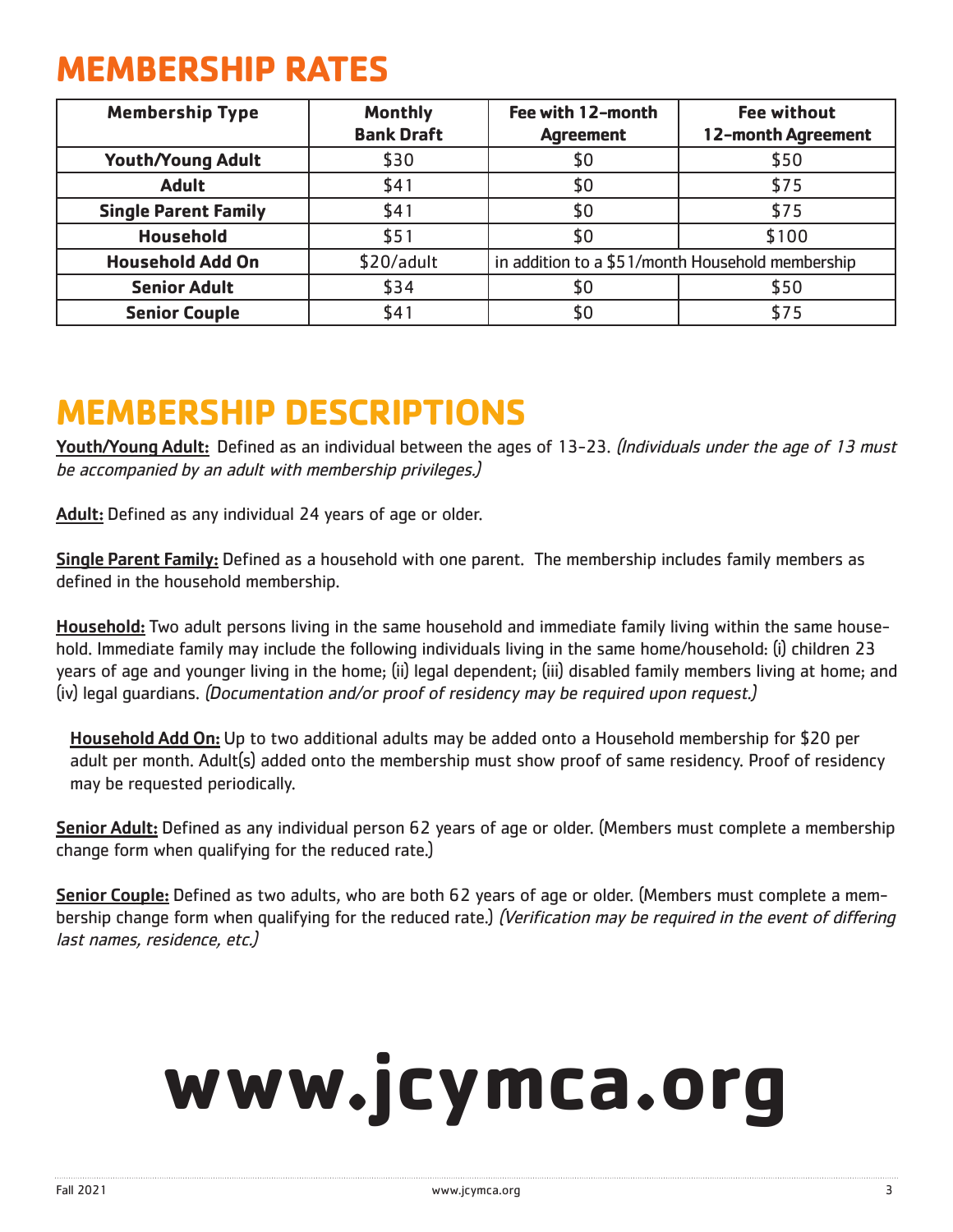## **YMCA MEMBER BENEFITS**

Your Y membership entitles you to use all three YMCA facilities as well as participate in land group exercise classes for FREE and receive reduced rates for programs.

### **FIRLEY • 525 Ellis Blvd. • 761-9530**

#### **Hours:**

Monday-Friday: 4:30 a.m.-9 p.m. Saturday-Sunday: 6 a.m.-6 p.m. **Amenities:** 25 Meter Outdoor Pool (4 ft.-12 ft.) Fitness Center Racquetball/Handball Courts (5), Indoor Tennis Courts (4) 1/14 Mile Indoor Track Locker Rooms with whirlpools, saunas, steam rooms Multipurpose Room Indoor Basketball Courts (2) Indoor Cycling Room Conference Room Nursery

#### **KNOWLES • 424 Stadium Blvd. • 761-9531**

#### **Hours:**

Monday-Friday: 5 a.m.-8 p.m. Saturday-Sunday: 6 a.m.-6 p.m.

#### **Amenities:**

25 Yard Indoor Pool (4 ft.-9 ft.), Whirlpool Fitness Center Gymnastics Center Indoor Basketball Courts (2) 1/16 Mile Indoor Track, 1/3 Mile Outdoor Trail Locker Rooms with saunas, steam rooms Family Changing Rooms Nursery, Kids' Center, School-Age Child Care

#### **KNOWLES ANNEX • 424 Stadium Blvd.**

Multipurpose Room Big Brothers/Big Sisters

#### **WEST • 3507 Amazonas Dr. • 761-9532**

#### **Hours**

Monday-Thursday: 4:30 a.m.-10 p.m. Friday: 4:30 a.m.-9 p.m. Saturday-Sunday: 6 a.m.-6 p.m. **Amenities:** Fitness Center Group Exercise Room, Multipurpose Room Locker Rooms with saunas, steam rooms

Nursery and Kids' Center

## **HOLIDAYS**

The YMCA is open every day of the year except Easter, Thanksgiving and Christmas.

## **MORE THAN YOUIMAGINE**

The Jefferson City Area YMCA is the place where families have fun and spend quality time together, kids play and build character, adults develop ways to live healthier and neighbors connect with their community.

- •Free Land Group Exercise Classes
- •Youth and Adult Sports
- •Personal Training
- •Fitness Challenges
- •Swimming Lessons
- •Aquatics Trainings and Certifications
- •Indoor and Outdoor Pools
- •Water Aerobics Classes
- •Tennis Lessons and Leagues
- •Pickle Ball Leagues
- •Racquetball Leagues
- •Indoor Climbing Wall
- •Indoor Tracks
- •Basketball Courts
- •Before and After School Care
- •Summer Camp
- •YMCA Child Development Center
- •Kids Centers and Nurseries

## **FACILITY USAGE AGE REQUIREMENTS**

**Facilities:** Individuals under the age of 13 must be accompanied by an individual16 years or older.

**Fitness Centers:** Must be 13 years and older. Youth who have passed the appropriate training class must wear an ID bracelet and be accompanied by someone 16 or above.

**Pools:** Ages 7 years and under must have an adult (16 or older) in the water within arm's reach. Ages 8-12 years must have an adult (16 or older) in the pool area. Ages 13 and older may swim independently.

**Sauna/Steam Room:** 14 and older

**Spa/Whirlpool:** Firley / 14 and older Knowles / 16 and older

**Nursery:** 3 months-Pre-Kindergarten

**Kids Center:** 5-13 years old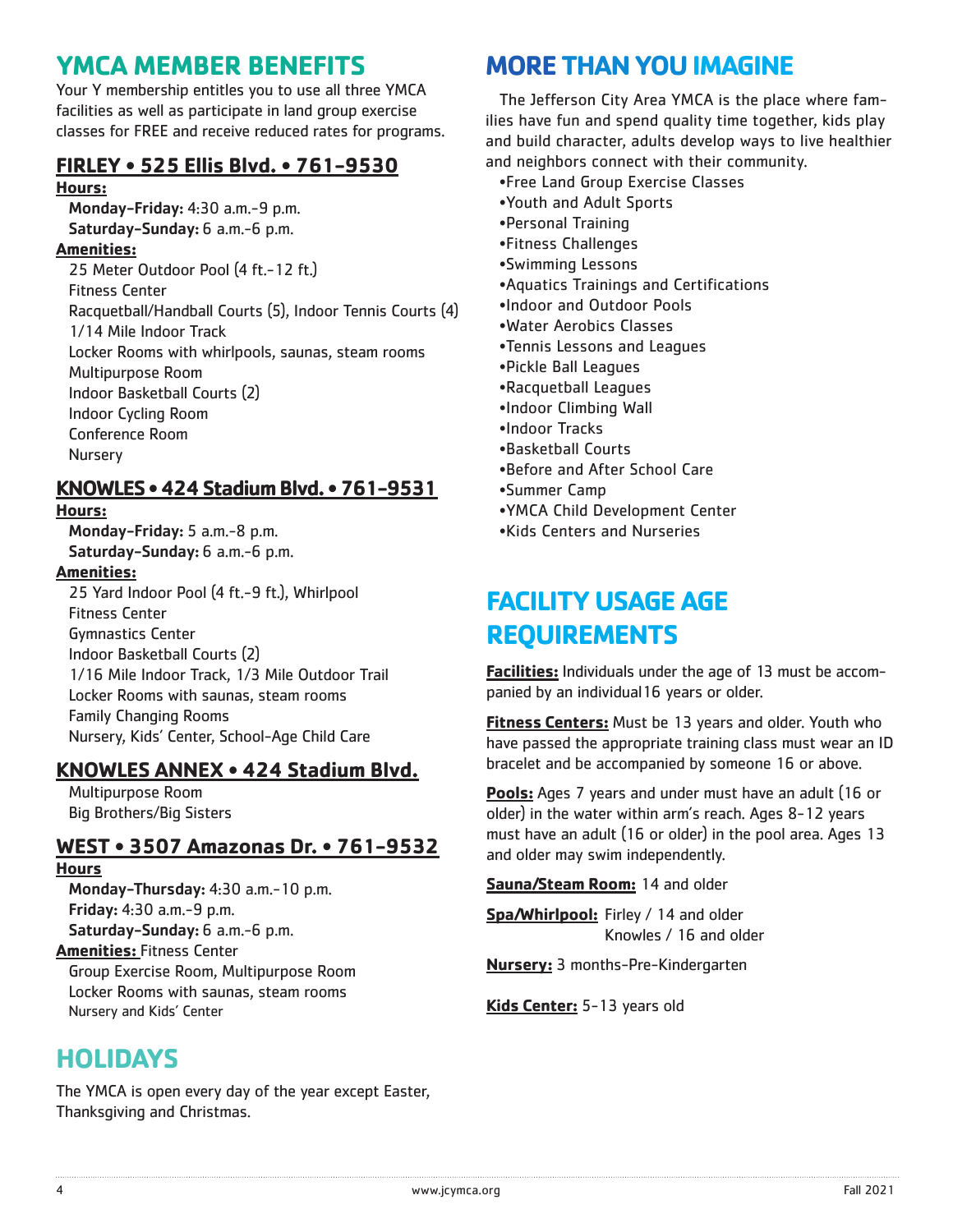### **REGISTERING FOR PROGRAMS**

For your convenience, the YMCA offers program registration online at www.jcymca.org or at any of our three Jefferson City locations. You may pay by cash, check, credit or debit card.

## **CORPORATE MEMBERSHIPS**

The YMCA Corporate Membership Program is a great way for companies to promote the benefits of exercise to their employees. For more information about corporate memberships, please call 761-9504.

## **DAY PASS**

A non-member can use the YMCA facilities by showing a current photo ID\* and paying the day pass fee. Non-members 12 and under must be accompanied by an adult 16 years or older with a valid photo ID which includes date of birth. Non-members 16 and older must show a valid photo ID\*.

Day Pass Fee: FREE Child (under age 5) \$5 Youth/Young Adult (6-17 years) \$5 Senior (62 and older) \$10 Adult (18 and older) \$15 Family 6-Day Pass Fee: \$48 Adult \$25 Youth/Young Adult, Senior

## **GUEST ENTRY POLICY**

Guest entry is for those interested in a Y membership. Membership privileges may be granted one time at no charge after the following has been accomplished: check-in with the service desk; provide current photo ID that includes date of birth; tour the facility.

## **VISITOR PASS POLICY**

Each Y membership account is given six visitor passes per year to share. Each pass grants an individual or a family access into the facilities for one day. Visitors must be accompanied by a member 13 years or older, adhere to membership guidelines and provide a current photo ID that includes date of birth. Visitors may only use six passes per calendar year.

### **NATIONWIDE MEMBERSHIP**

Nationwide Membership enables you to visit any participating YMCA in the United States through membership at your home YMCA. We offer this so you can reach your health and wellness goals wherever you live, work or travel.

## **LOCKER RENTAL**

Lockers may be rented on annual basis. At the Firley Y, the full locker fee is \$75 and half locker fee is \$50. At the Knowles Y, the locker fee is \$63. At the West Y, the extra-large locker fee is \$100, the full locker fee is \$75 and the half locker fee is \$50. Individuals may use empty lockers and are asked to bring their own locks that MUST be removed daily. Call 761- 9504 to rent a locker.

### **INCLEMENT WEATHER**

Due to the unpredictability of each weather situation, the Y reserves the right to alter this procedure on a case by case basis. Cancellations and closings will be announced at jcymca.org, on the Y's Facebook page and on the Y information line at 681- 9622.

## **YMCA OUTREACH FUND**

Financial support for the Jefferson City Area Y's Outreach Fund is provided by the Y's Annual Auction, Bob Linville Memorial Golf Tournament, individual donations and United Way funds. Anyone who cannot afford the fees can complete an Outreach application Applications are available at the service desk or at www.jcymca.org.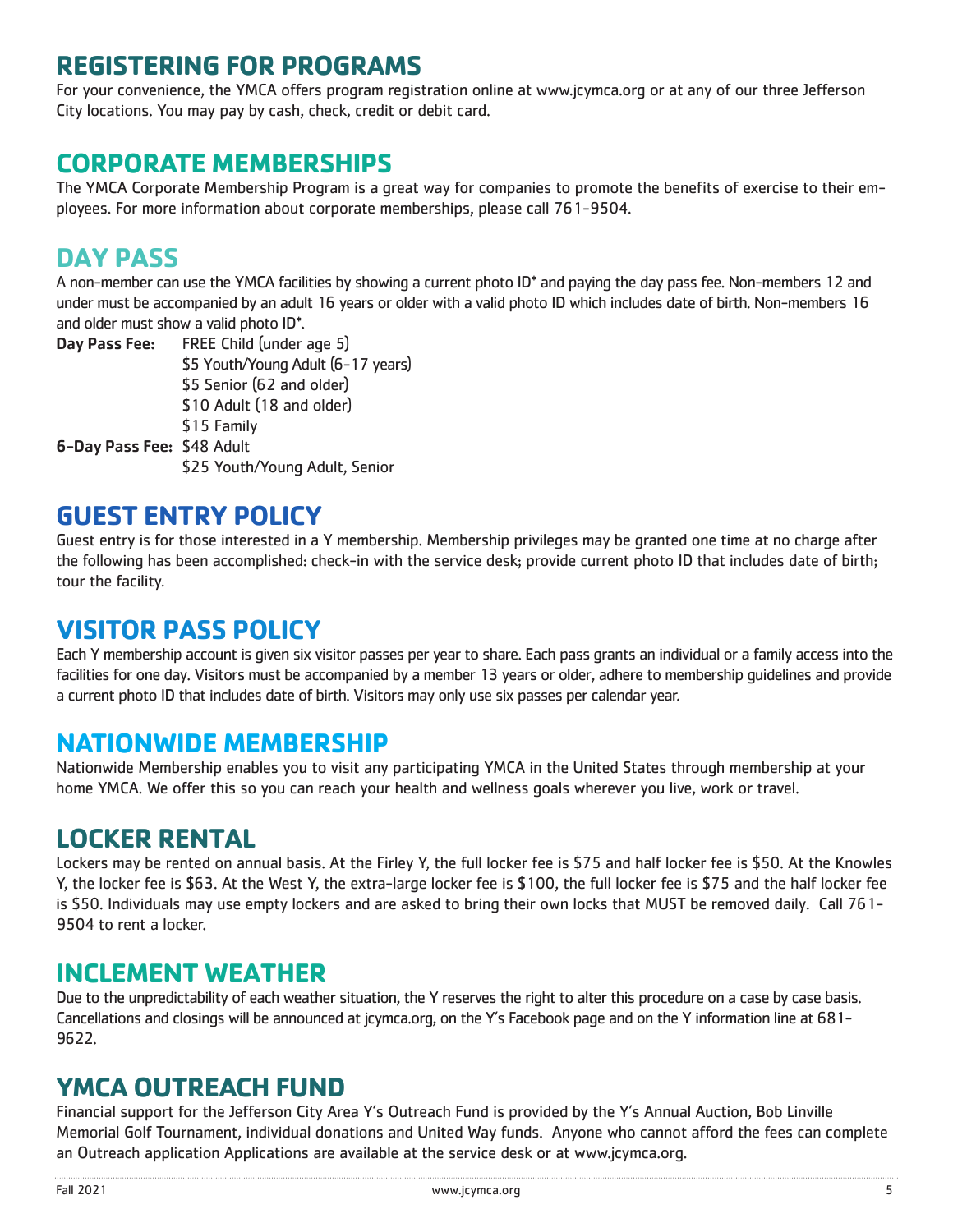## **AQUATICS**

Lisa Dyer / 761-9007 / ldyer@jcymca.org

## **SWIM LESSONS**

We are pleased to offer swimming lessons for every age and ability at the YMCA all year round. Swimming is a fundamental life skill which can be taught to anyone. YMCA lesson instructors encourage participants to put forth their best effort using a gentle, fun approach to make learning to swim a positive experience. Learning to swim takes time! Your swimmer may be asked to repeat a level. This is all part of the learn-to-swim process. We strive to keep the student to teacher ratio as low as possible, with class sizes limited to 6 students. Classes may be combined based upon enrollment. Students with special needs are very welcome to participate. Please let us know how we can accommodate. Lessons missed due to weather are always rescheduled and made up. Lessons are held at Knowles YMCA, where we have warmer water for the comfort of our younger swimmers.

## **5 YEARS AND UNDER**

#### **LEVEL A WATER DISCOVERY** – \$44 Y-member/\$86 non-member

The youngest swimmers ages 6 months to 3 years can enjoy the water with their parent or caregiver. Swimmers will learn to acclimate to the water, enjoy a wonderful sensory experience, spend a cheerful morning splashing and playing and socializing with their new pool pals. The adults will learn how to guide their children to become swimmers as they grow.

#### Daytime

| <b>Location: Knowles Indoor Pool</b> |  |
|--------------------------------------|--|
|                                      |  |

#### Evening

| <b>Location: Knowles Indoor Pool</b> |  |  |
|--------------------------------------|--|--|

#### **Saturday**

| Location: Knowles Indoor Pool |  |  |  |
|-------------------------------|--|--|--|

#### **LEVEL B WATER EXPLORATION** – \$44 Y-member/\$86 non-member

This class is designed to quide swimmers ages 2-4 who are continuing on their swim journey with a parent or caregiver in the water. Swimmers will learn to blow bubbles, float with help, and some fundamental water safety skills.

#### Daytime

| Location: Knowles Indoor Pool |  |
|-------------------------------|--|

#### Evening

| <b>Location: Knowles Indoor Pool</b> |  |
|--------------------------------------|--|

#### **Saturday**

| <b>Location: Knowles Indoor Pool</b> |  |  |  |  |  |
|--------------------------------------|--|--|--|--|--|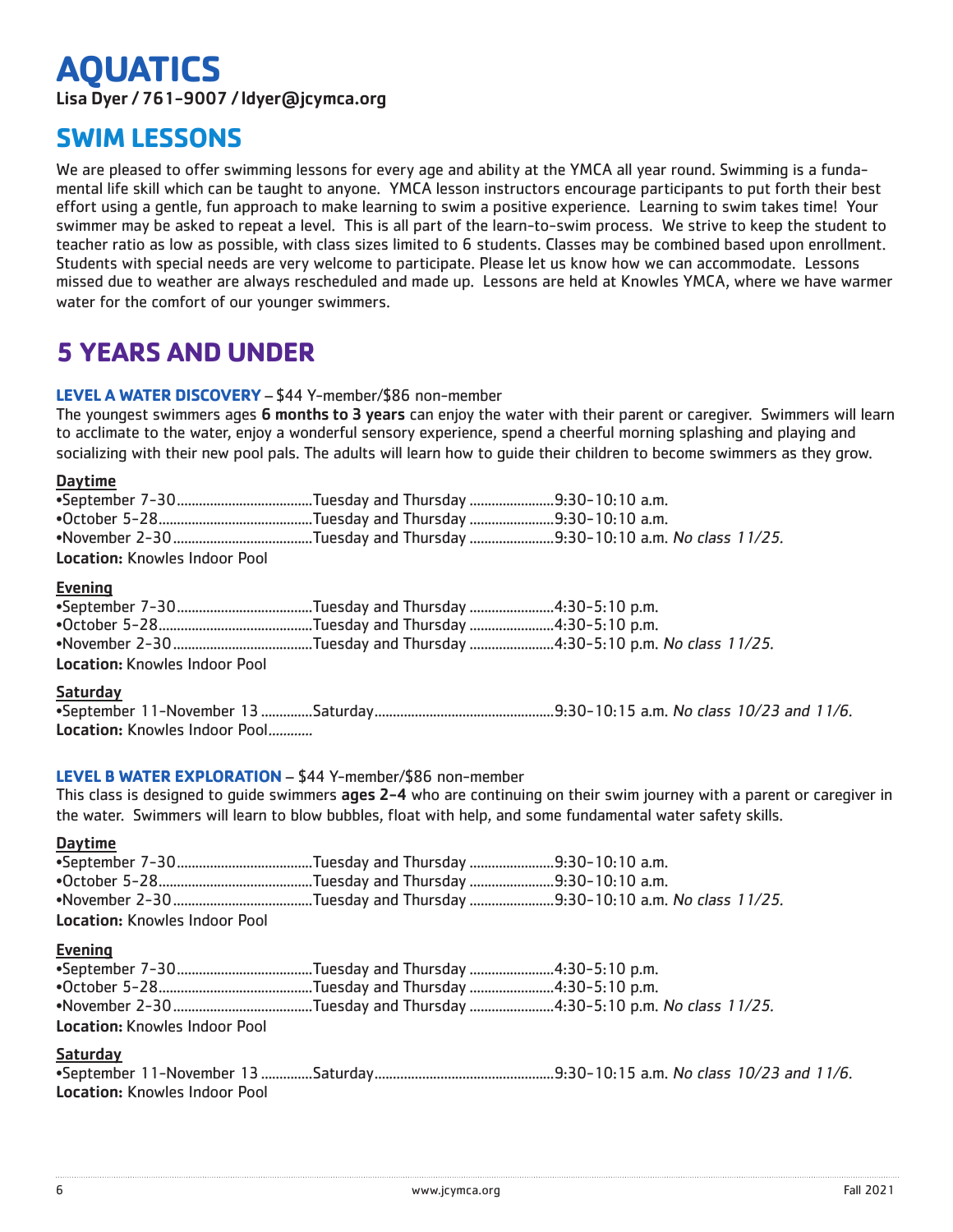#### **STAGE 1 WATER ACCLIMATION** – \$44 Y-member/\$86 non-member

For 3-5 year olds, this class is for kids learning to push off and glide to their teacher, float with assistance, jump in and get back to the wall, and learn how fun swimming is!

#### Daytime

| <b>Location: Knowles Indoor Pool</b> |  |  |  |  |  |  |
|--------------------------------------|--|--|--|--|--|--|

#### Evening

| <b>Location: Knowles Indoor Pool</b> |  |
|--------------------------------------|--|
| Saturday                             |  |

•September 11-November 13..............Saturday.................................................9:30-10:15 a.m. No class 10/23 and 11/6. Location: Knowles Indoor Pool

#### **STAGE 2-3 WATER MOVEMENT AND STAMINA** – \$44 Y-member/\$86 non-member

The swimming journey continues for 3-5 year olds with swimming longer distances, integrating arm and leg movements with floating and continued emphasis on water safety.

#### Evening

| <b>Location: Knowles Indoor Pool</b> |  |
|--------------------------------------|--|

#### **Saturday**

| Location: Knowles Indoor Pool |  |  |  |
|-------------------------------|--|--|--|

## **6-12 YEARS**

#### **STAGES 1-2 WATER ACCLIMATION AND MOVEMENT** – \$44 Y-member; \$86 non-member

This class is for 6-12 year olds who enjoy the water, but may be lacking confidence in their swimming skills. Floating on fronts and backs, increasing comfort below the water surface, and beginning to swim with support as needed are all part of this class.

#### Evening

| <b>Location: Knowles Indoor Pool</b> |  |
|--------------------------------------|--|

#### **Saturday**

•September 11-November 13..............Saturday.................. 10:15-10:55 a.m. No class 10/23 and 11/6. Location: Knowles Indoor Pool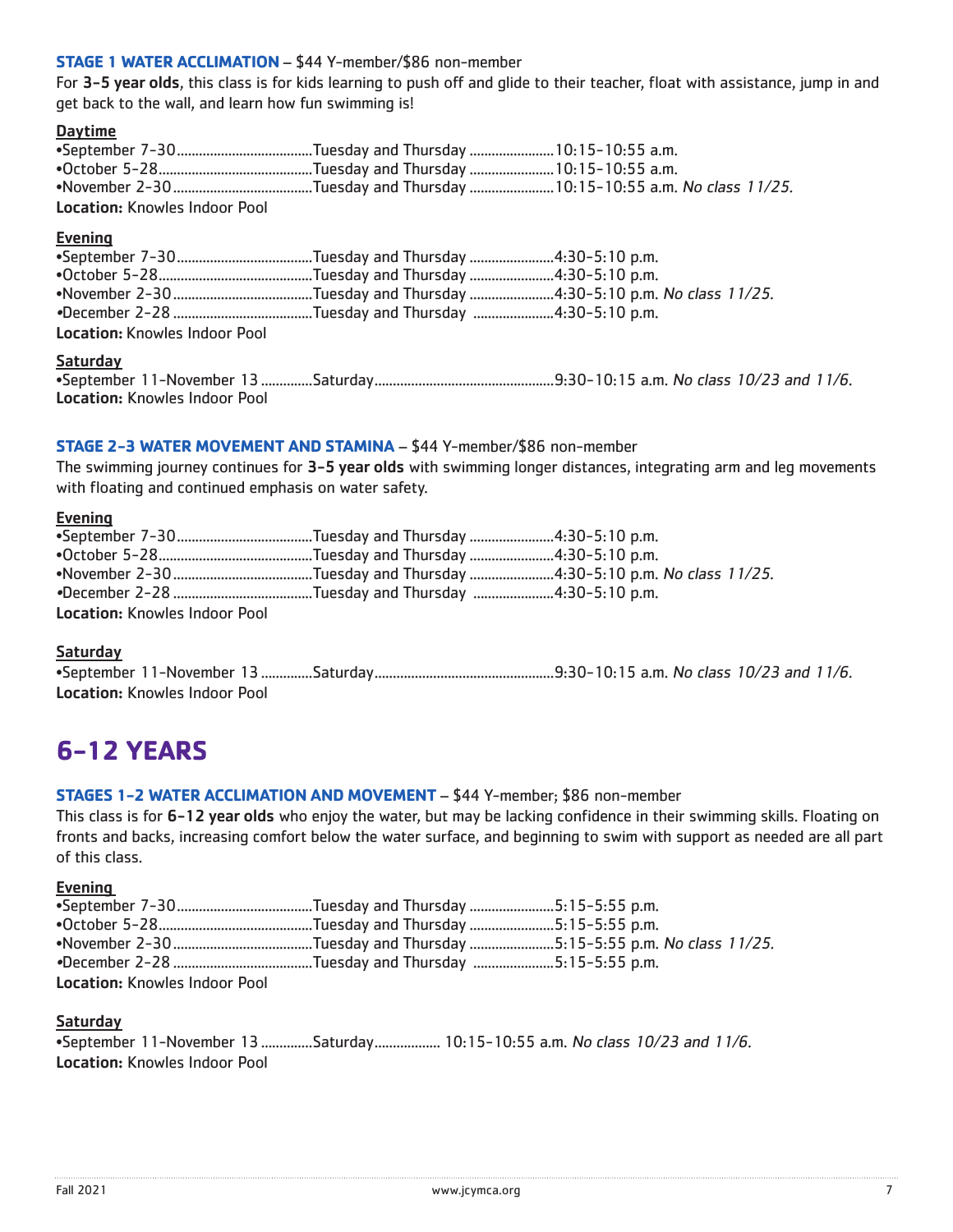#### **STAGE 3 WATER STAMINA** – \$44 Y-member; \$86 non-member

The swimming journey continues for 6-12 year olds with swimming longer distances, integrating arm and leg movements with floating and continued emphasis on water safety.

#### **Evening**

| Location: Knowles Indoor Pool |  |
|-------------------------------|--|

#### Saturday

|                                      | •September 11-November 13 Saturday  10:15-10:55 a.m. No class 10/23 and 11/6. |  |  |  |  |
|--------------------------------------|-------------------------------------------------------------------------------|--|--|--|--|
| <b>Location: Knowles Indoor Pool</b> |                                                                               |  |  |  |  |

#### **STAGE 4 STROKE INTRODUCTION** – \$44 Y-member; \$86 non-member

In this stage, 6-12 year old swimmers learn the freestyle, backstroke, elementary backstroke and learn to tread water.

#### Evening

| <b>Location: Knowles Indoor Pool</b> |  |
|--------------------------------------|--|

#### Saturday

|                               | .September 11-November 13 Saturday  10:15-10:55 a.m. No class 10/23 and 11/6 |  |  |  |  |
|-------------------------------|------------------------------------------------------------------------------|--|--|--|--|
| Location: Knowles Indoor Pool |                                                                              |  |  |  |  |

#### **STAGE 5 AND 6 STROKE DEVELOPMENT AND MECHANICS** – \$44 Y-member; \$86 non-member

In this final level, 6-12 year olds learn the breaststroke, butterfly, and flip turns. Swimming endurance is also increased.

#### Evening

| <b>Location: Knowles Indoor Pool</b> |  |
|--------------------------------------|--|

#### Saturday

•September 11-November 13..............Saturday.................. 10:15-10:55 a.m. No class 10/23 and 11/6. Location: Knowles Indoor Pool

## **PAT GLADBACH SCHOLARSHIP**

The Pat Gladbach scholarship was created to help finance swimming lessons families for deserving families. Pat has been a treasured swim instructor and a water aerobics instructor for more than 35 years at the Jefferson City Area YMCA. She has taught thousands of people of all ages to swim and exercise in the water and continues to share her expertise in aquatics today. This scholarship, in her name, ensures that even more young people will learn to swim in the future. The scholarship application is online at www.jcymca.org or pick up a copy at the Knowles YMCA at 424 Stadium.

Make a Donation: For those wishing to contribute, please contact Lisa Dyer, Aquatics Director, at 573.761.9007.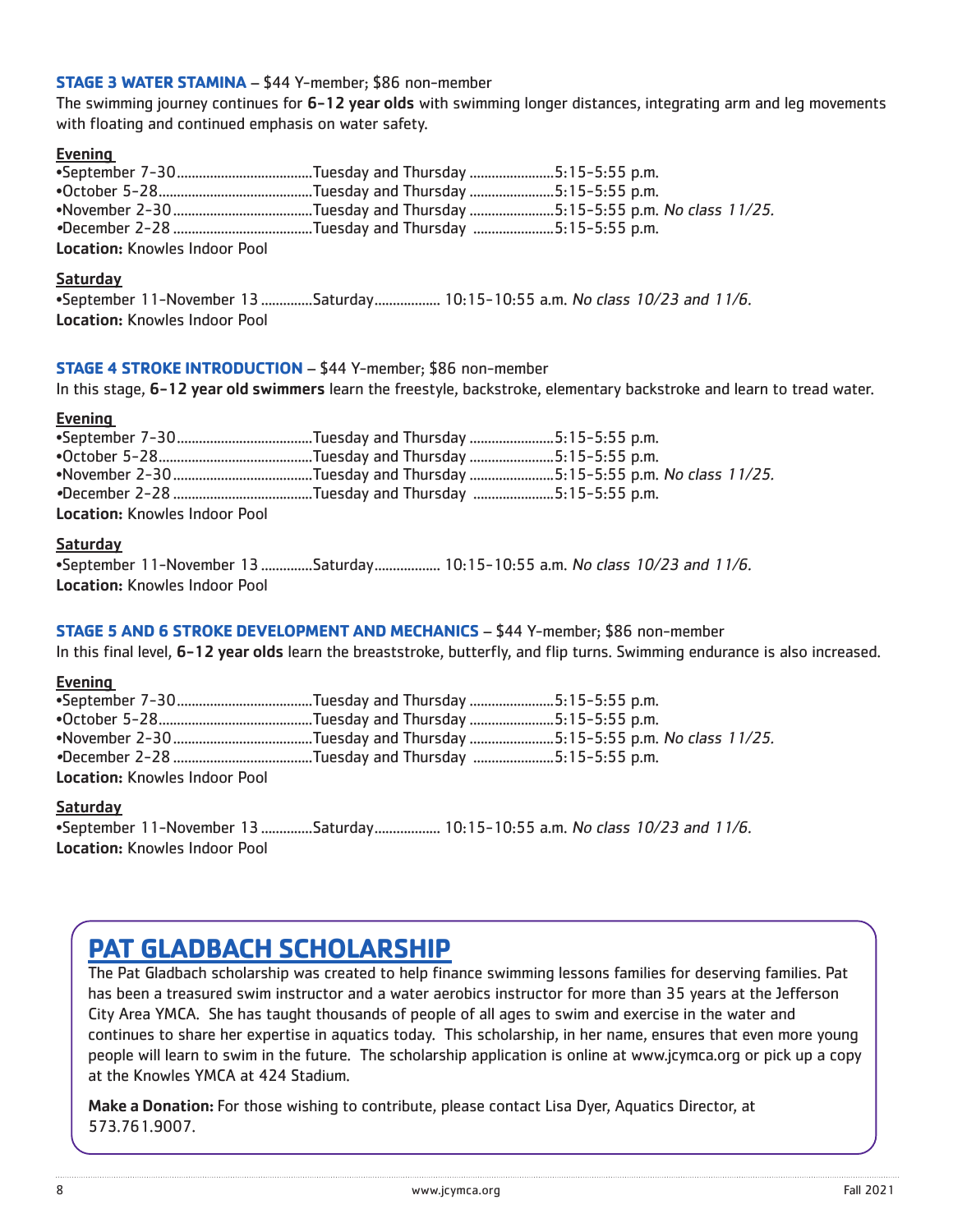#### **OTHER LESSONS**

**HIGH SCHOOL AND ADULT LESSONS** – \$44 Y-member; \$86 non-member It's never too late to learn to swim! Our classes are taught by adults who understand this and will work with you. Give yourself the gift of learning to swim in 2021! •September 11-November 13................Saturday.................. 11-11:40 a.m. No class 10/23 and 11/6. Location: Knowles Indoor Pool

**T.O.W. TERRIFIED OF WATER** – \$44 Y-member; \$86 non-member This class is designed for adults and teens who have intense water fear. The classes will progress gradually and participants will work within their comfort range. •September 11-November 13................Saturday.................. 11-11:40 a.m. No class 10/23 and 11/6. Location: Knowles Indoor Pool

**PRIVATE LESSONS.** Private/Semi-Private lessons are a perfect option for those with busy schedules special needs or circumstances. Those who need to reach a specific swimming goal, such as a scout badge, can achieve it! These are also a viable options for those with intense water fear. Contact Lisa Dyer at 573-761-9007 to get started! Lessons are scheduled at a mutually agreeable time.

Fees: Six **Private 30-minute lessons: ..................**\$140 Y-member; \$185 Non-member Six Semi-Private 40-minute lessons: ......\$160 Y-member; \$210 Non-member

## **JCAY BARRACUDA SWIM TEAM**

#### **Ages 7-21 - Fall season starts September 7**

**Try Outs/Information Meetings (attend any one that works for you!)** 

•September 7........... 6:45-8 p.m. •September 8........... 4:30-5:30 p.m. •September 9........... 6:45-8 p.m. •September 10........ 4:30-5:30 p.m.



Be a 'Cuda… A team with a 40 year tradition here in Jefferson City! Swimmers on the swim team learn all four competitive strokes, diving off the blocks, competitive swim turns and lots more. Swimmers receive an excellent workout each day from coaches who care! Every swimmer is a winner on the Barracudas with no bench warmers! Everyone who makes the team, is part of the team!! Practices are held each day, but swimmers attend only as many as their schedules allow. The Barracudas participate in swim competitions around the area. Swimmers select which meets they will attend as well. The team has 2 seasons, a fall-spring season, and a summer season. However, swimmers can join anytime! Families with more than one Barracuda are eligible for a discount.

**Try Out Criteria:** If your swimmer can swim one length of the pool doing the crawl (freestyle) with some side breathing, and one length of the pool on their back, they are ready to join! For more information, see us on the web at: www.Jc-barracudas.com.

#### YMCA membership is required.

**For more information or to schedule a tryout:** Contact Lisa Dyer at 573-761-9007 / ldyer@jcymca.org or Don Eisinger at JCAY@Live.com.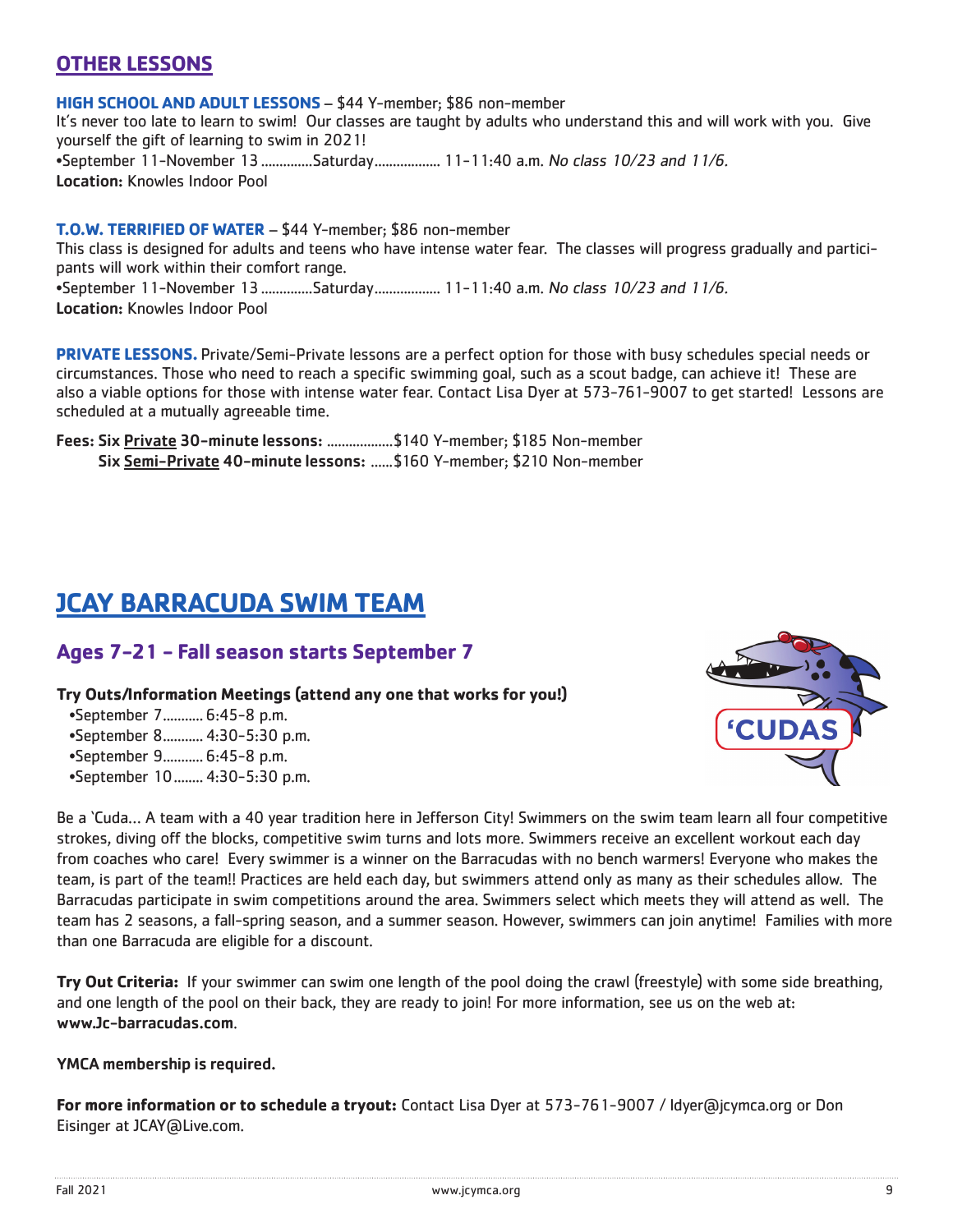## **AQUA CAMPS**

#### **JUNIOR GUARD CAMP** – Ages 12-15

Want to know what it takes to be a lifeguard? Come and learn! Youth ages 12-15 will learn some basic lifeguard rescues, water safety and even some swim instruction tips. Junior Guards will then be eligible to volunteer around the pool as their schedules allow.

Day: Saturdays, September 11-November 13 / No class 10/23 and 11/6.

Time: 10:15-10:55 a.m.

Place: Knowles Indoor Pool-424 Stadium

Fee: \$25 Y-member; \$50 non-member

## **LIFEGUARD CERTIFICATION CLASS**

The best job you will ever have! Perfect for young people, college students, stay at home parents, 2nd job seekers and retirees! Pre-Requisites: Must be 15 years old and able to pass a swim test the first day of class. All candidates must attend all class sessions. Course fees are waived for those employed by JC YMCA. Apply today!

Days/Times: Monday, November 1 – 9 a.m.-4 p.m. (JC Schools Out) Saturday November 6 - 10 a.m. - 3 p.m.

Sunday, Novemer 7 - 1-4 p.m.

Location: Knowles Indoor Pool

Fee: FREE for those who apply and will work at the YMCA \$150 Y-members; \$225 Non-member

Certification is valid for 2 years. **Recertification:** (for those with current Lifeguard American Red Cross License) Members: \$125, Non-Members: \$200. For more information, Contact Aquatics Director, Lisa Dyer at 573-761-9007 or ldyer@jcymca.org.

## **WORKSHOPS**

#### **FIX YOUR FREESTYLE FOR TEENS AND ADULTS**

The Barracudas swim team coaches will be hosting a workshop for those who want to improve their swimming technique. This is perfect for lap swimmers, triathletes, and for those who want to learn to swim with more efficiency. Those who are new to swimming are welcome. Common stroke flaws, flip turns, stroke drills, and how to build your own workout are some of the topics in store! Learn from the best!

Day: Saturday, November 20

Time: 9:30-11 a.m.

- Place: Knowles Indoor Pool-424 Stadium
- Fee: \$15 Y-member; \$30 non-member

#### **DISCOVERY SCUBA**

Have you always wondered what it's like to breathe underwater? If you want to try scuba diving, but aren't quite ready to take the plunge in to a certification course, Discovery Scuba Diving is for you. While not a scuba certification course, Discover Scuba Diving is a quick and easy introduction to what it takes to explore the underwater world you must be at least 10 years old and in reasonable physical health. No prior experience with scuba diving is required.

Day: Saturday, December 11

Time: 9-9:30 a.m. – Classroom

9:30-11 a.m. – Pool

Place: Knowles Indoor Pool-424 Stadium

Fee: \$40 Y-member; \$60 non-member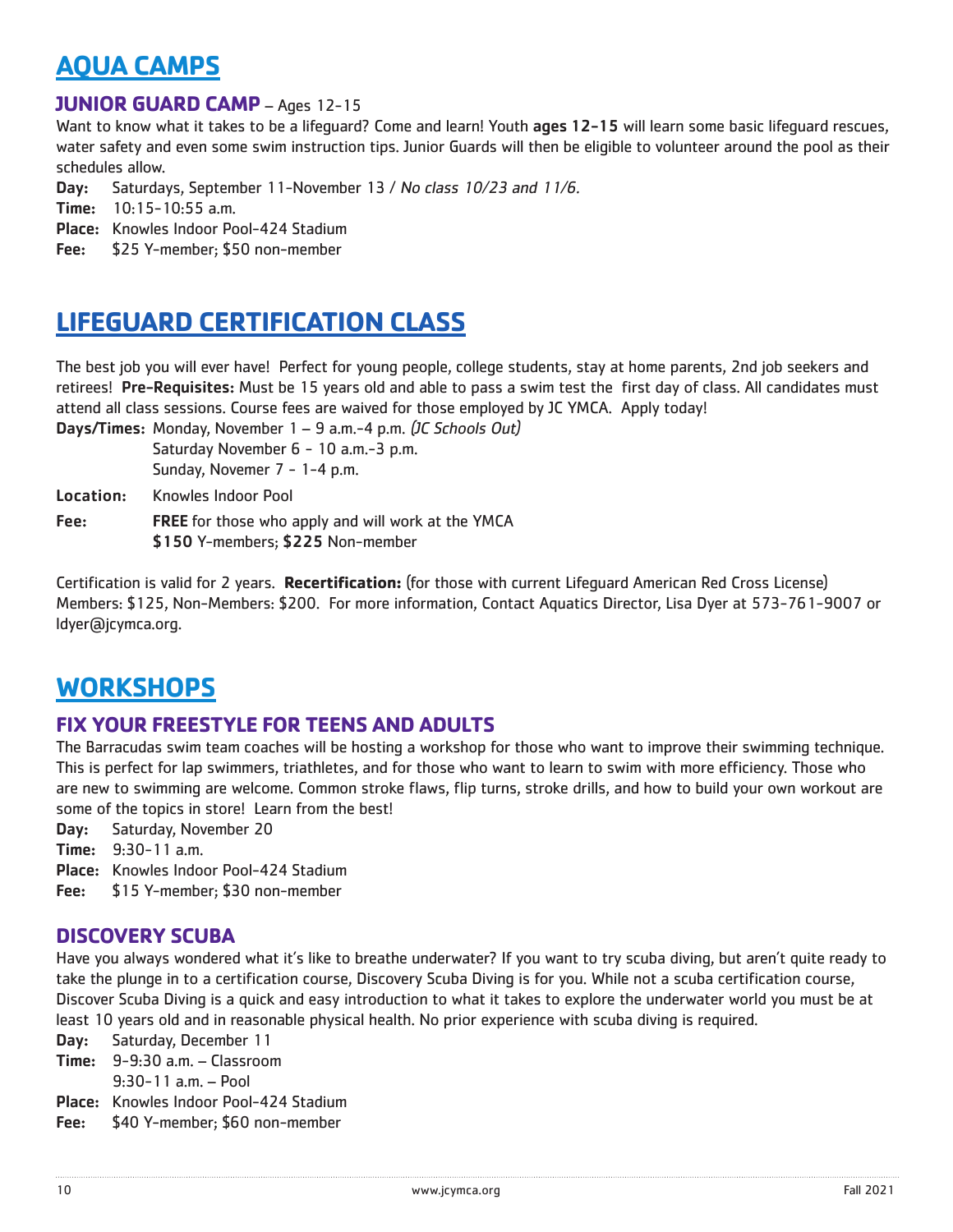## **WATER FITNESS**

Sessions run every month, participants must register by the 10th of each month; after that date an additional late fee (\$2.50) will be charged to the monthly fee. For more information, contact Lisa at 761.9007 or ldyer@jcymca.org.

Sessions: Monthly

Place: Knowles Indoor Pool, 424 Stadium or Firley Outdoor Pool, 525 Ellis Blvd.

#### This compiled of deep water of deep water exercises (a buoyance belt is not deep and resistance work is negoti **Water Fitness Schedule to come.**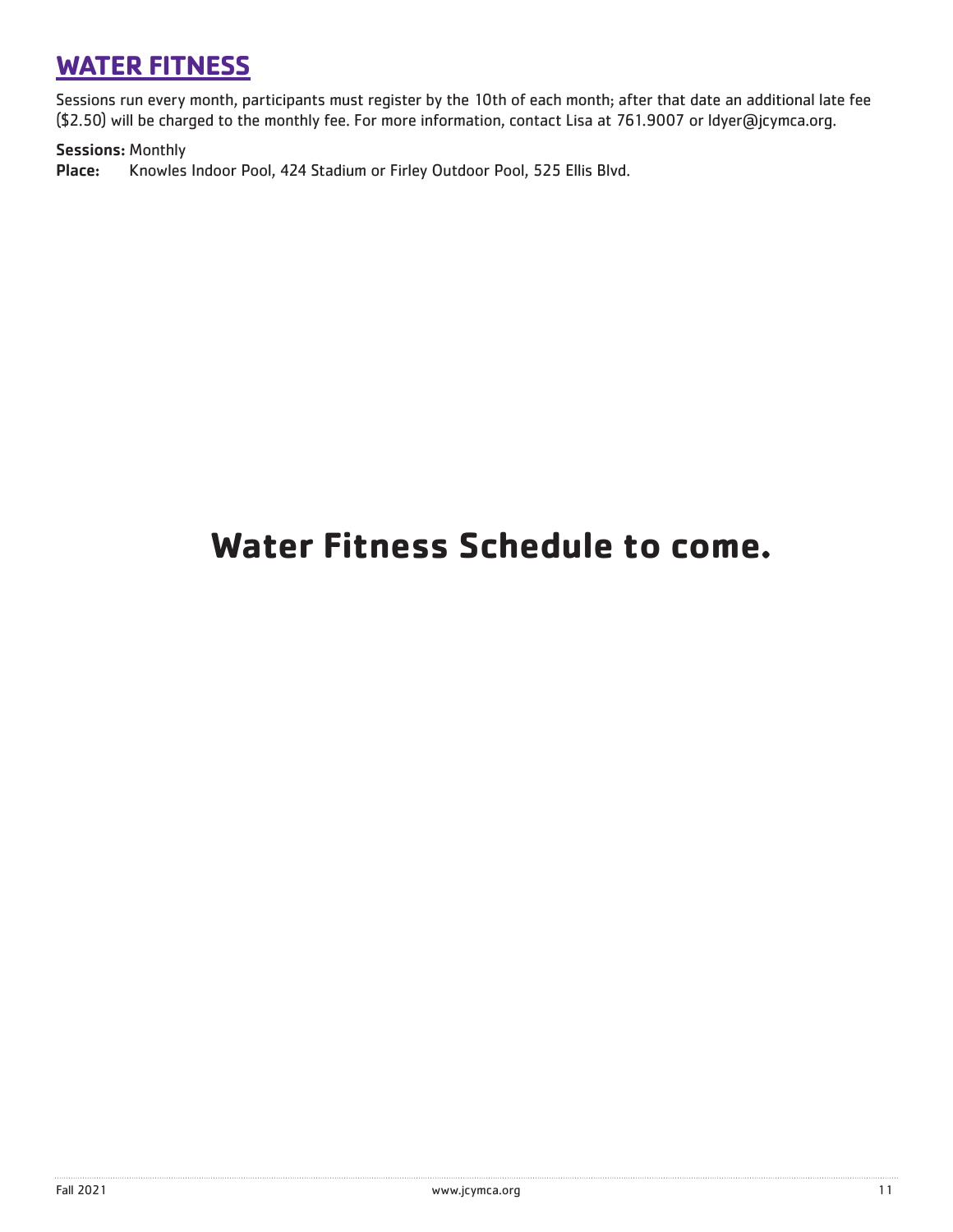## **CHILD DEVELOPMENT CENTER**

Sunny Carron / 635-6665 / scarron@jcymca.org

The YMCA Child Development Center is located at 603 Ellis Blvd. and educates and nurtures more than 125 Newborns to Pre-Kindergarteners between the hours of 6:45 a.m. and 5:45 p.m., Monday-Friday. For more information, visit www.jcymca.org or call 635-6665.

| <b>RATES</b>    | Y-member | Non-member |
|-----------------|----------|------------|
| 6 weeks-2 years | \$780    | \$825      |
| 2 years         | \$650    | \$695      |
| $3-5$ years     | \$565    | \$630      |

## **NURSERY & KIDS CENTER SERVICES**

Britney Watkins / 761-0716 /bwatkins@jcymca.org

The YMCA provides free child care for our members at our three locations.

## **NURSERY SERVICES**

(3 months-Pre-K) Nursery services are available at all three YMCA's while parents enjoy the facilities. Two hour limit applies. Please note the nursery is for children 3 months to school entry. Children in the school-age population are welcome in the Kids Center. Nursery staff reserve the right to limit the number of children due to ages of children in care, the number of staff on site, and the number of children in the nursery.

FIRLEY NURSERY HOURS - 525 Ellis Blvd.

| Monday-Friday:  8 a.m.-11:30 p.m. |  |  |  |  |  |
|-----------------------------------|--|--|--|--|--|
|-----------------------------------|--|--|--|--|--|

Monday-Thursday: .................. 4-8 p.m.

Saturday:.................................... 8 a.m.-12 p.m.

KNOWLES NURSERY HOURS - 424 Stadium Monday-Friday:........................ 8 a.m.-11:30 p.m. Monday-Thursday: .................. 4-8 p.m. Saturday:.................................... 8 a.m.-12 p.m.

| <b>WEST NURSERY HOURS</b> - 3507 Amazonas |  |
|-------------------------------------------|--|
| Monday-Friday:  8 a.m.-11:30 p.m.         |  |
| Monday-Thursday:  4:30-8 p.m.             |  |
|                                           |  |

## **KIDS CENTER SERVICES**

Kindergarten-13 years YMCA Kids Centers are located at the Knowles and West Ys. Your children will have a great time while you are working out! Parent(s) must be at a YMCA facility to use the Kids Center. A two-hour limit applies. Please note the Kids Center is designed for children who are in kindergarten to 13 years old. Children who have not yet entered kindergarten are

welcome in the nursery. Children may only be left in the Kids Center by a parent/guardian.

KNOWLES KIDS CENTER HOURS - 424 Stadium

| Monday-Thursday:  4-8 p.m. |  |
|----------------------------|--|
|                            |  |

WEST KIDS CENTER HOURS - 3507 Amazonas

Monday-Thursday: .................. 4:30-8 p.m.

Saturday:.................................... 8 a.m.-12 p.m.

The Nursery/Kids Center will be closed Memorial Day, Independence Day, Labor Day, Thanksgiving Day, Christmas Eve evening, Christmas Day, New Year's Eve evening, New Year's Day evening.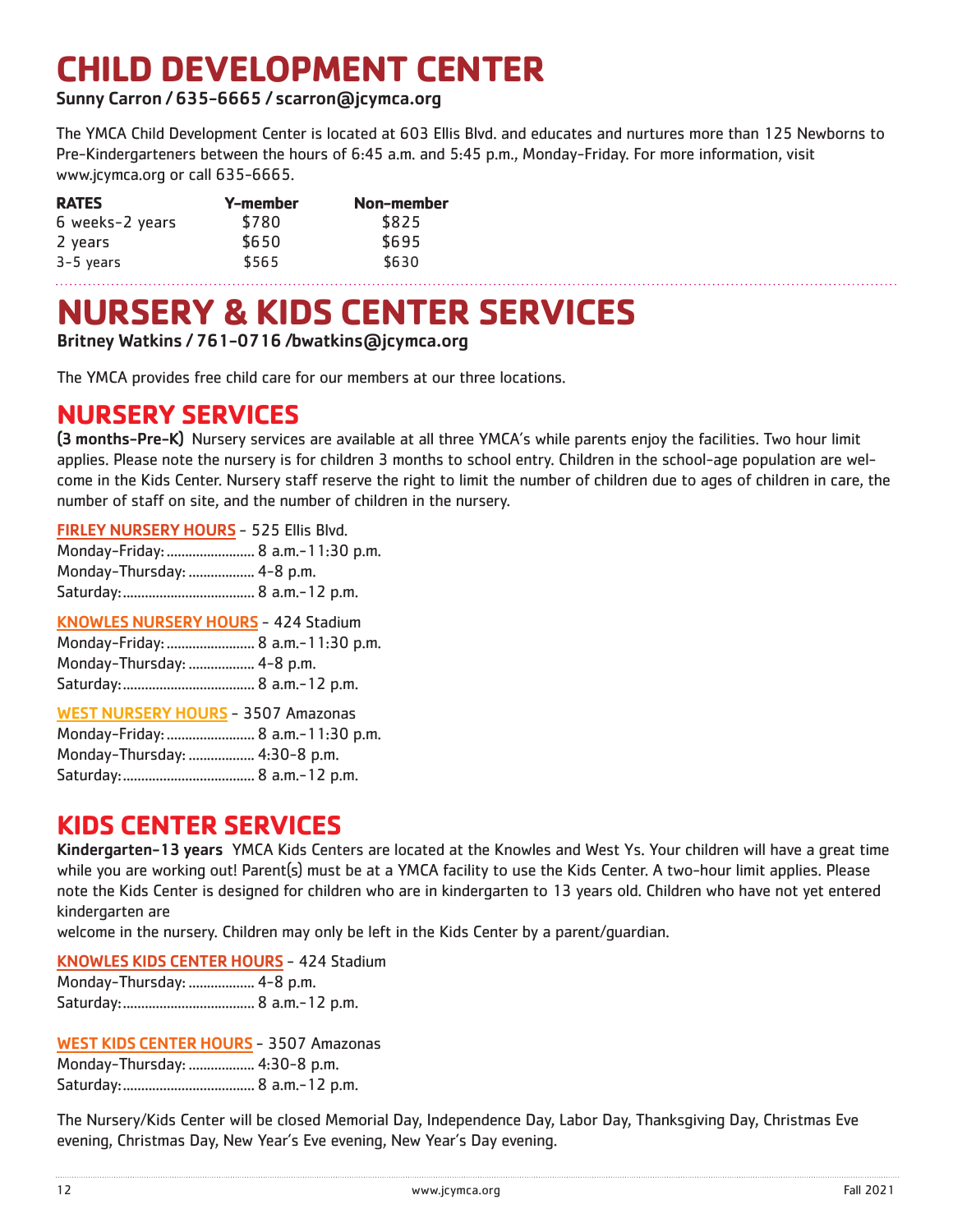## **SCHOOL-AGE CHILD CARE**

Jessica Kever / 761-3196 / jkever@jcymca.org

## **AFTER SCHOOL Y-CARE**

(Grades K-5)

Register at the Knowles YMCA at 424 Stadium Blvd. Paper forms available for download at www.jcymca.org.

Y-Care offers a wide variety of fun, educational activities which are guaranteed to keep your school-age child entertained and learning! Y-Care is a state-licensed child care program that maintains a 16:1 child-staff ratio. Children will choose from a variety of activities including sports and games, arts and crafts, STEM, homework help and more! Afternoon snack is provided. Y-Care is held from school dismissal until 5:30 p.m.

A non-refundable \$30 deposit is due at the time of enrollment.

#### **MONTHLY FEES:** \$140 Y-member; \$170 Non-member

- •August fees are prorated: \$54 Y-member; \$65 Non-member.
- •Fees are drafted the first of each month with the first draft on August 1.

•Jefferson City School District and Blair Oaks staff receive 20% off Y-Care fees.

YMCA Outreach Scholarships are available to families who apply and qualify! Please ask at any Welcome Desk for an Outreach application.

#### Y-Care is offered at the following schools:

| <b>Belair</b>  | <b>Pioneer Trail</b>                                                          |
|----------------|-------------------------------------------------------------------------------|
| Cedar Hill     | South (transported to Thorpe Gordon Y-Care by Jefferson City School District) |
| Lawson         | Thorpe Gordon                                                                 |
| North          | West                                                                          |
| Moreau Heights | Blair Oaks                                                                    |

Y-Care is in session for early release dates or emergency school dismissals.

## **Y-CLUB @ THOMAS JEFFERSON & LEWIS AND CLARK MIDDLE SCHOOLS**

Need something for your middle school student before school starts? Join Y-Club @ Thomas Jefferson or Lewis and Clark Middle Schools! This state-licensed program is held from 7-8:20 a.m. each day and includes supervised activities like sports/recreation time, homework stations, arts and crafts and more!

#### **MONTHLY FEES:** \$65 Y-member; \$75 Non-member

Outreach scholarships available to assist with tuition costs! Register at the Knowles YMCA at 424 Stadium Blvd..

### **HOLIDAY CARE**

#### (Grades K-5)

Take advantage of Holiday Care while school is on break. Children will enjoy structured activities including crafts, games, sports and swimming at the YMCA. Please provide tennis shoes, bathing suit and towel for your child. Holiday Care is held at the Knowles Y from 7 a.m.-5:30 p.m. each day. Lunch and an afternoon snack are provided.

Pre-registration and pre-payment are required a minimum of two business days before the date of service. Holiday Care dates often fill before the minimum of two business days, so register early to avoid missing out!

Dates: November 24 December 20-23 December 27-30 March 28-April 1 Time: 7 a.m.-5:30 p.m. Fees: \$22/day Y-member; \$27/day Non-member Place: Knowles YMCA - 424 Stadium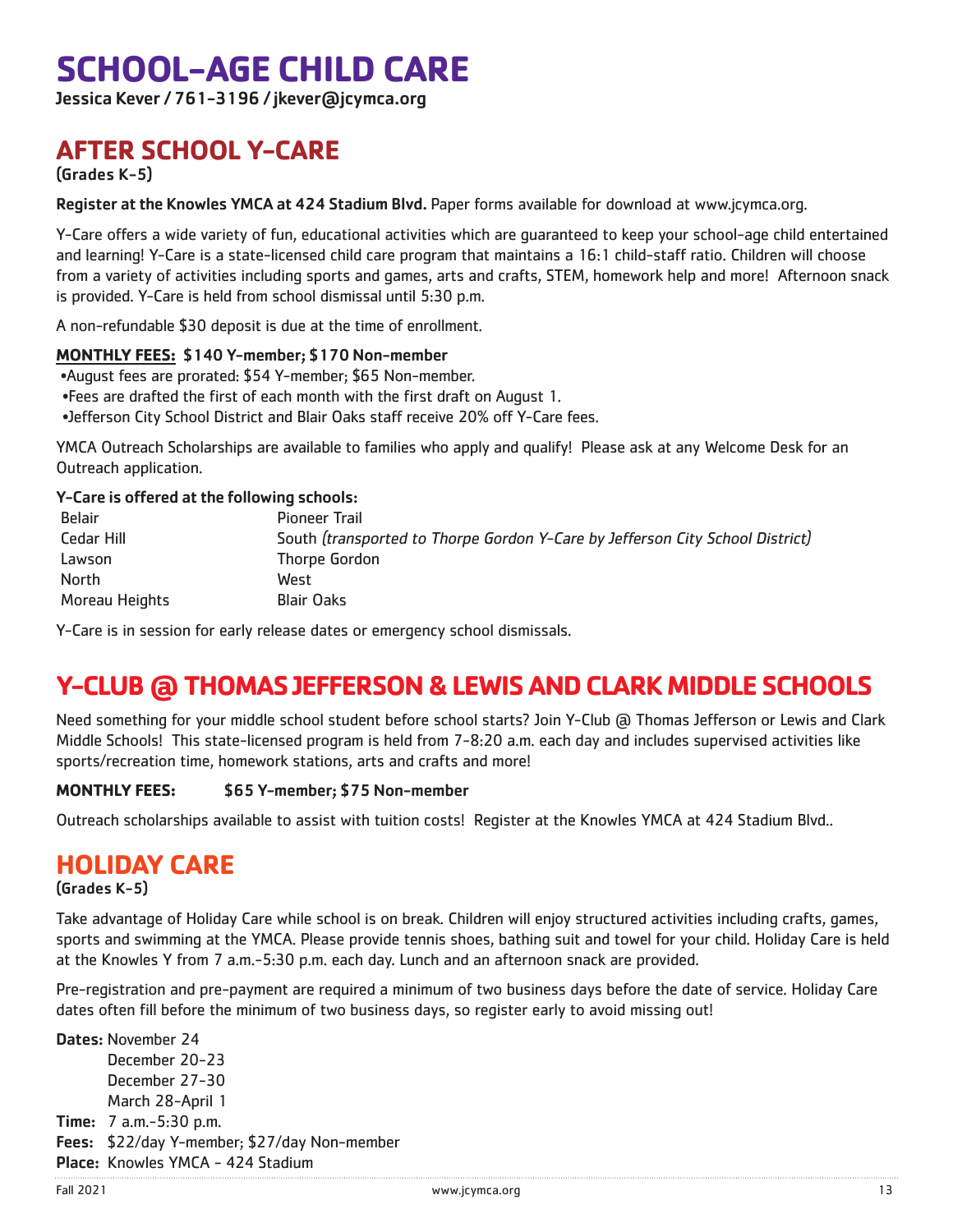## **HEALTH & FITNESS**

Luke Lamb / 761-3225 / llamb@jcymca.org

The YMCA offers three state-of-the-art fitness centers!

#### **FIRLEY:** 525 Ellis Blvd.

- 45 pieces of cardio equipment which includes: treadmills, ellipticals, recumbent bikes, upright bikes, row machine, steppers, Precor AMTs, Helix, crosstrainers, Stairmaster Stepmills, Cybex Arc Trainers, etc.
- Cybex Strength Equipment
- Hammer Strength Equipment
- Free weights Dumbbells 2-150 lbs. and Barbells 25-115 lbs.
- Cables
- Multigym
- Wheelchair accessible strength equipment

#### **KNOWLES:** 424 Stadium Blvd.

- 40 pieces of cardio equipment which includes: treadmills, ellipticals, recumbent bikes, upright bikes, steppers, Precor AMTs, crosstrainers, Helix, Cybex Arc Trainer, Scifit StepOne, rower, etc.
- Cybex Strength Equipment
- Free weights Dumbbells up to 50 lbs. and Barbells 20-110 lbs.
- Cables
- Wheelchair accessible strength and cardio equipment

#### **WEST:** 3507 Amazonas Dr.

- 55 pieces of cardio equipment which includes: Lifefitness treadmills, ellipticals, recumbent bikes, upright bikes, row machine, Precor AMTs, Cybex Arc Trainers, Helix, Stairmaster Steppers
- Two lines of resistance strength equipment
- Hammer Strength Equipment
- Free weights Dumbbells 3-150 lbs. and Barbells 25-115 lbs.
- Cables
- Multigym
- Wheelchair accessible strength and cardio equipment

### **FREE FITNESS CENTER ORIENTATION**

Work with a fitness attendant and learn to use equipment safely and effectively. Sign up at any YMCA Fitness Center Desk or Welcome Desk.

## **INBODY: TOTAL BODY FITNESS ASSESSMENT & CONSULTATION**

The InBody results will help you achieve your goals by reporting your individual composition (in pounds/percentage) of body fat, segmental muscle distribution, BMI and basal metabolic rate.

#### Members receive 3 free InBody assessments each year!

- Fee: 3 Free/Year Y-member; \$10/InBody after 3 in a Year \$25 Non-member
- Call 761-9003 to make an appointment. More information about the InBody can be found at www.jcymca.org.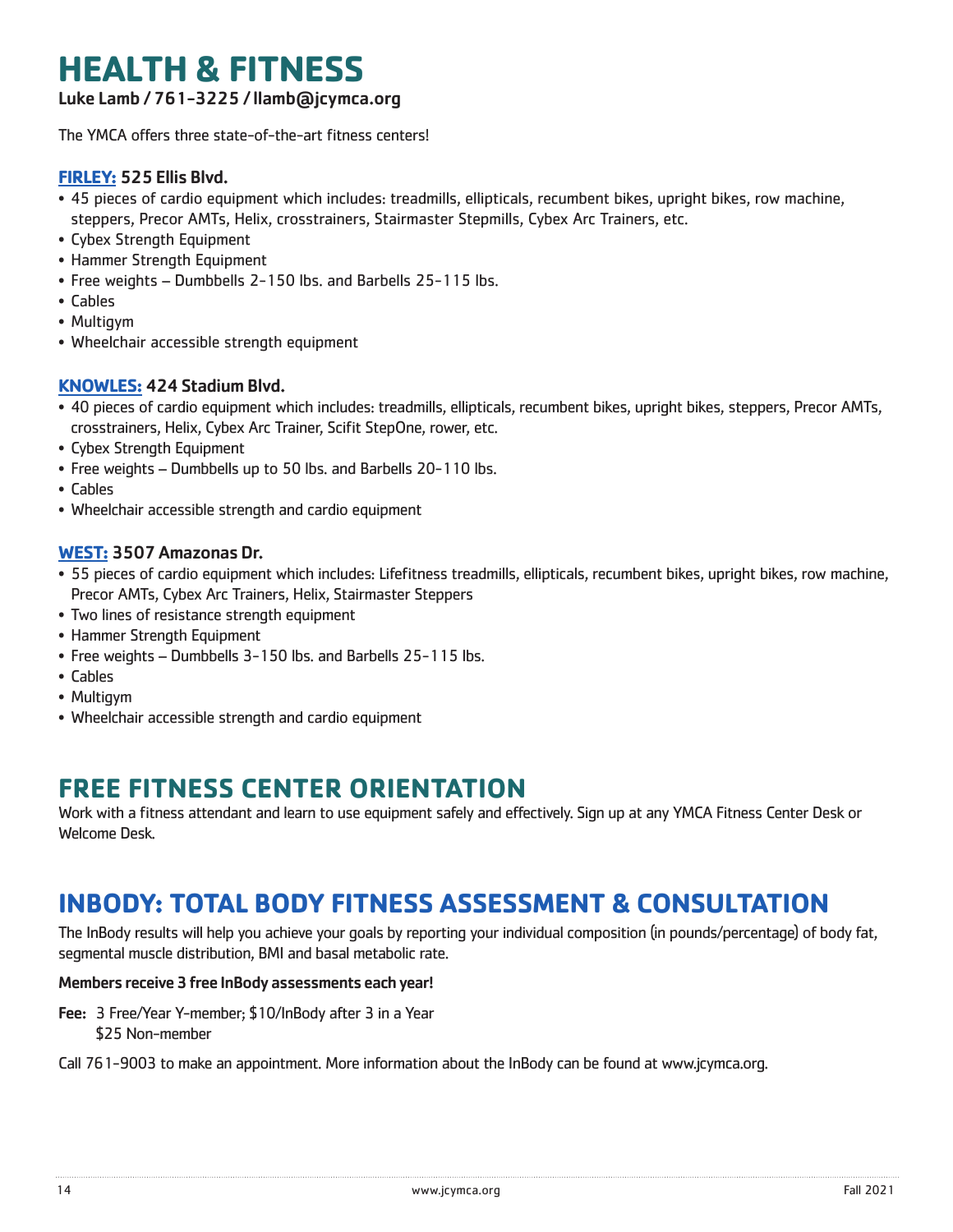## **PERSONAL TRAINING**

Quinton Sallin / 761-9003 / qsallin@jcymca.org

Our professionally certified and experienced Personal Trainers will assist in achieving goals for weight loss, muscular strength, cardio and muscular endurance, increased flexibility or sport specific training.

## **FREE PERSONAL TRAINING CONSULTATION**

Sit down with a certified YMCA Personal Trainer to discuss your health and fitness goals. Call 761-9003 to schedule your appointment.

## **INTRO TO PERSONAL TRAINING PACKAGES**

New to Personal Training? Need a new routine? Check out these packages:

1-Hour Sessions: \$99 •InBody Fitness Assessment & 3 Individual, 1-Hour PT Sessions

30-Minute Sessions: \$79 •InBody Fitness Assessment & 3 Individual, Half Hour PT Sessions

## **PERSONAL TRAINING PACKAGES**

1-9 Full Sessions (1 hour) •Individual: ...............\$45 •Partner (2 clients):\$35/person/session

10+ Full Sessions (1 hour) •Individual: ...............\$40 •Partner (2 clients):\$30/person/session

For information about non-member or half session pricing, please call 761-9003.

## **LIVESTRONG AT THE YMCA**

#### Luke Lamb / 761-3225 / llamb@jcymca.org

LiveSTRONG**®** at the YMCA is a free, 12-week physical activity and well-being program designed to help adult cancer survivors achieve their health and wellness goals.



- Survivors and their family receive a FREE four-month family membership at the Y.
- A LIVE**STRONG** at the Y professional will develop a plan based on the needs of the survivor that incorporates cardiovascular exercise, resistance training, balance and flexibility.
- Survivors meet in a group setting twice a week for 12 weeks to begin building a healthy lifestyle and to support one another.

For information about participating in or supporting LiveSTRONG® at the YMCA, call 761-3225.

#### **The next session will be held:**

•August 17-November 4 / 6:30 p.m. / Knowles Y

The YMCA is proud to partner with:





LIVESTRONG

FOUNDATION

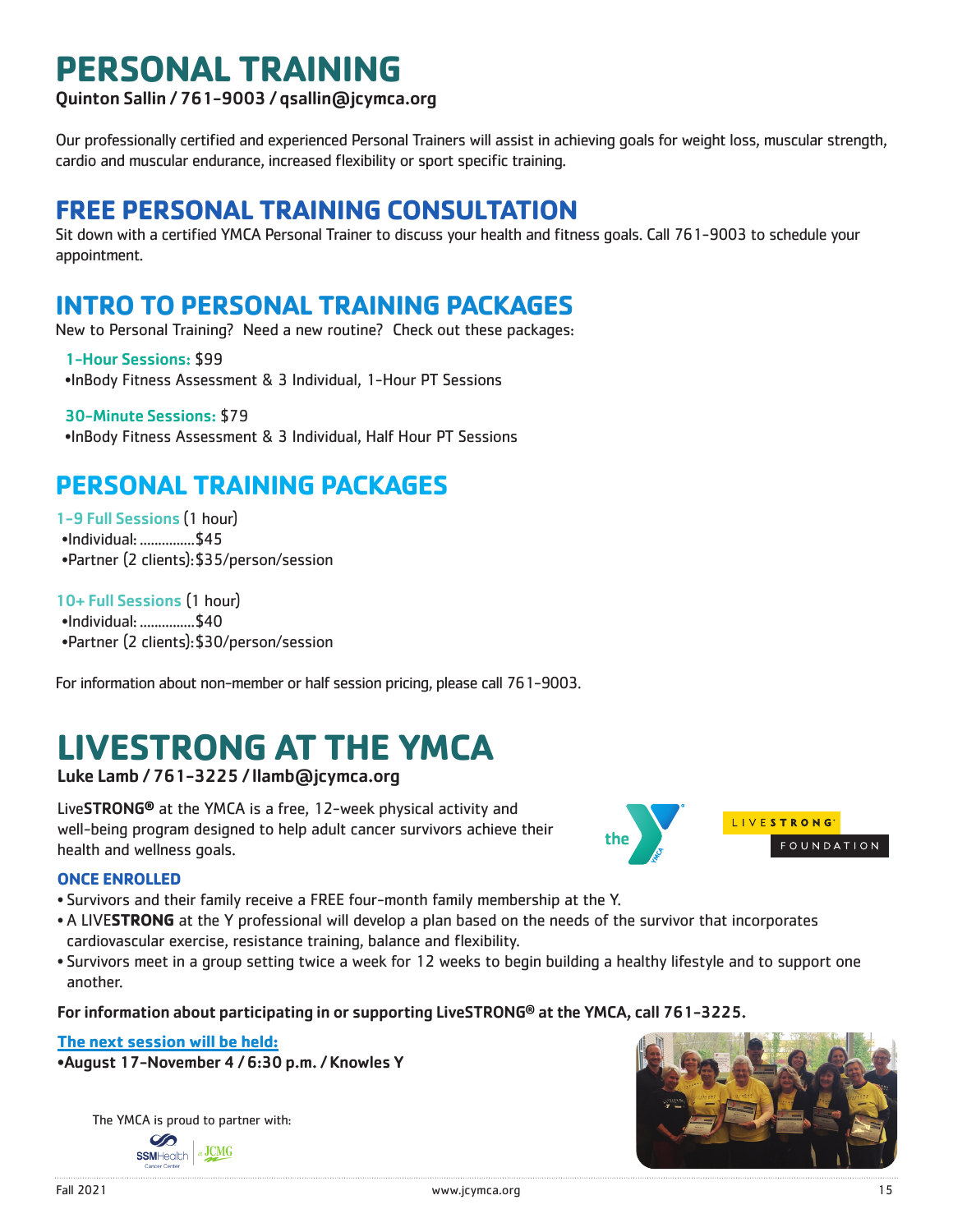## **FITNESS CHALLENGES**

Luke Lamb / 761-3225 / llamb@jcymca.org

## **FINISH STRONG 50 WORKOUT CHALLENGE**

The end of Summer and the beginning of Fall is a busy time, and we often find ourselves falling behind in our fitness goals. October marks the start of the final quarter of the year, and this is the perfect time to recommit to your health and wellness goals and finish the year stronger and fitter with our Finish Strong 50 Workout Challenge!

Your goal is to work out 50 times during the final 13 weeks of the year (Oct. 1-Dec. 31). This is a terrific way to stay on track as we head into the holiday season. Simply log your workouts on the tracking sheet. Once you fill your first sheet, you've hit the halfway mark! Submit the sheet to the Welcome Desk of any of our three YMCA locations and you'll receive your one-of-a-kind prize! Once you hit 50 workouts, turn in your completed sheet and you'll be entered into a drawing for YMCA prizes including Personal Training Sessions and free months of membership. Join the private Facebook group to receive interaction and support throughout the challenge.

**Register:** September 1-October 15 **Session:** October 1-December 31 **Fee:** \$25 and for YMCA Members Only!

## **JINGLE ALL THE WEIGH**

Don't let the holidays weigh you down! Join our Jingle All The Weigh Challenge to maintain or lose weight during the holiday season. Maintain your weight or lose weight and you'll be registered for a chance to win some great prizes! Stop by any YMCA fitness center and a Fitness Center Attendant will weigh you in to begin the challenge.

Weigh In: November 15-23 Weigh Out: January 2-8 **Fee:** FREE and for YMCA Members Only!



## **TURKEY BURN**

Join us the Friday after Thanksgiving (Nov. 26) to burn off the damage from the day before. The Y's group exercise instructors will burn those calories with a variety of 45-minute classes! It's FREE open to the public and you're welcome to stay for as many classes as you like. We'll have a 50/50 raffle with extra raffle tickets for donating canned goods to the Samaritan Center. Watch for details!

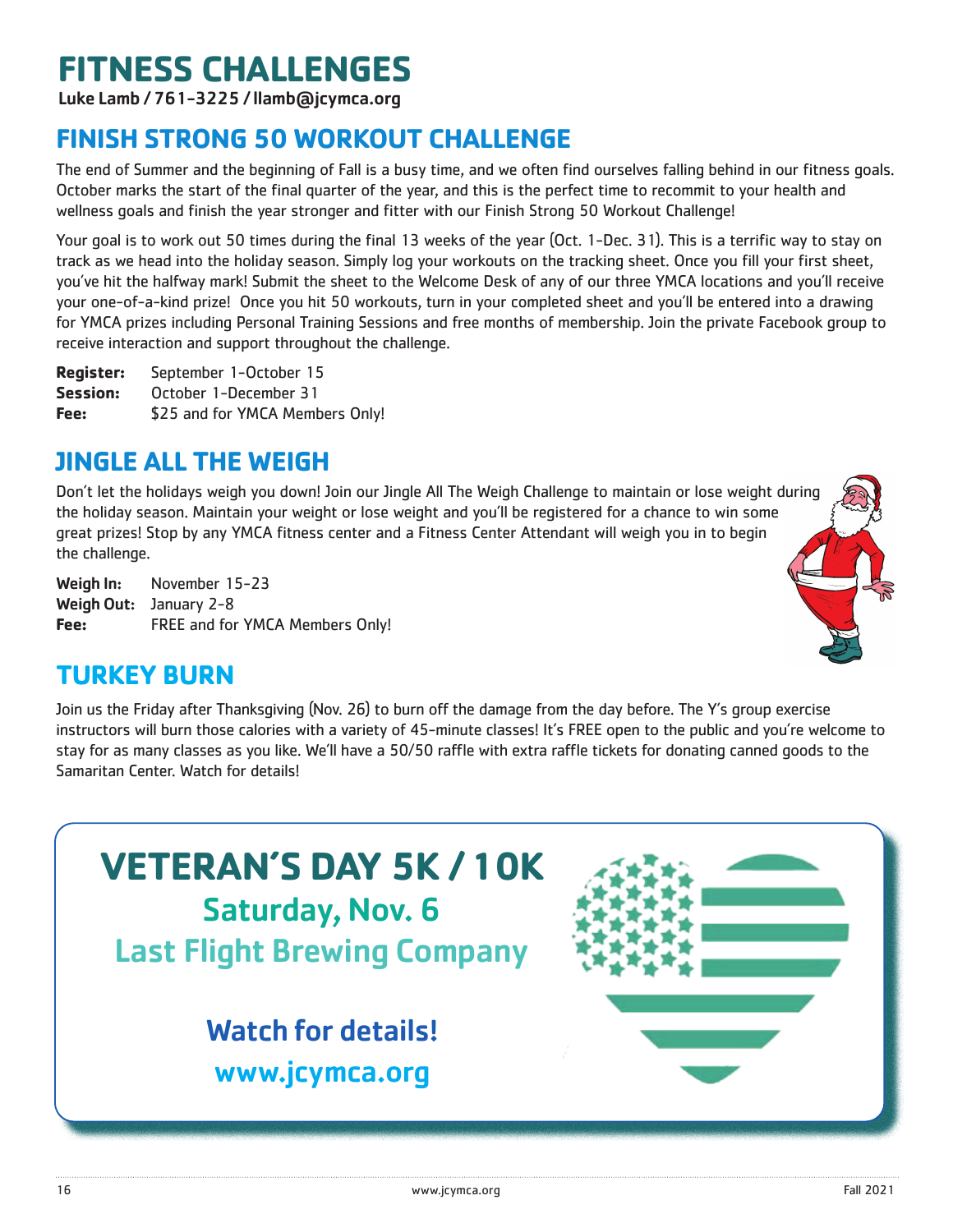## **GROUP EXERCISE**

#### Luke Lamb / 761-3225 / llamb@jcymca.org

**FREE for Y-Members!** Your YMCA membership includes more than 100 FREE fitness classes offered at all three YMCA locations and at various times throughout the day. Classes are held on monthly sessions.

#### Y-Member Reservations: \$10/month/class

Ensure a spot in your favorite class(es) with a reservation. Registration for classes is open until the 15th of the month. Registration opens on the 16th of the month prior.

Non-Member/month: \$25/Express\* class; \$40/class Express is approximately 30 minutes.

A complete class schedule and class descriptions can be found at **www.jcymca.org** or at any Y facility. Classes offered subject to change.

## **LAND GROUP EXERCISE CLASSES**<br>Barre and More<br>Dance & Tone

Cycling **Cycling Cycling** 

Barre and More **Cance & Tone** Step It Up Boot Camp **Dance Mix** Dance Mix Strong Nation Cardio Mix HIgh Fitness Tabata/Core Core and More Low Impact Intensity Training Tabata/Flex Cross Box Pound Tai Chi

## **YOUTH FITNESS**

#### Luke Lamb / 761-3225 / llamb@jcymca.org

These classes teach general anatomy, correct exercise form and range of motion, proper use of treadmill cardio equipment, resistance bands, body weight exercises and fitness floor etiquette. After completion, the individual will be certified to use all three fitness centers with an adult.

### **KIDS N TRAINING**

For Y-members ages 8-10. Each class is limited to 5 participants. Parents are required to attend the class with their child. Sessions: Sept. 8, Oct. 13, Nov. 3, Dec. 8

Time: 5-6 p.m. Location: West Y-3507 Amazonas Fee: \$40 Y-members only

### **KIDS N WEIGHTS**

For Y-members ages 11-12. Each class is limited to 6 participants. Sessions: Sept. 8, Oct. 13, Nov. 3, Dec. 8 Times: 6-7 p.m. Location: West Y-3507 Amazonas Fee: \$60 Y-members only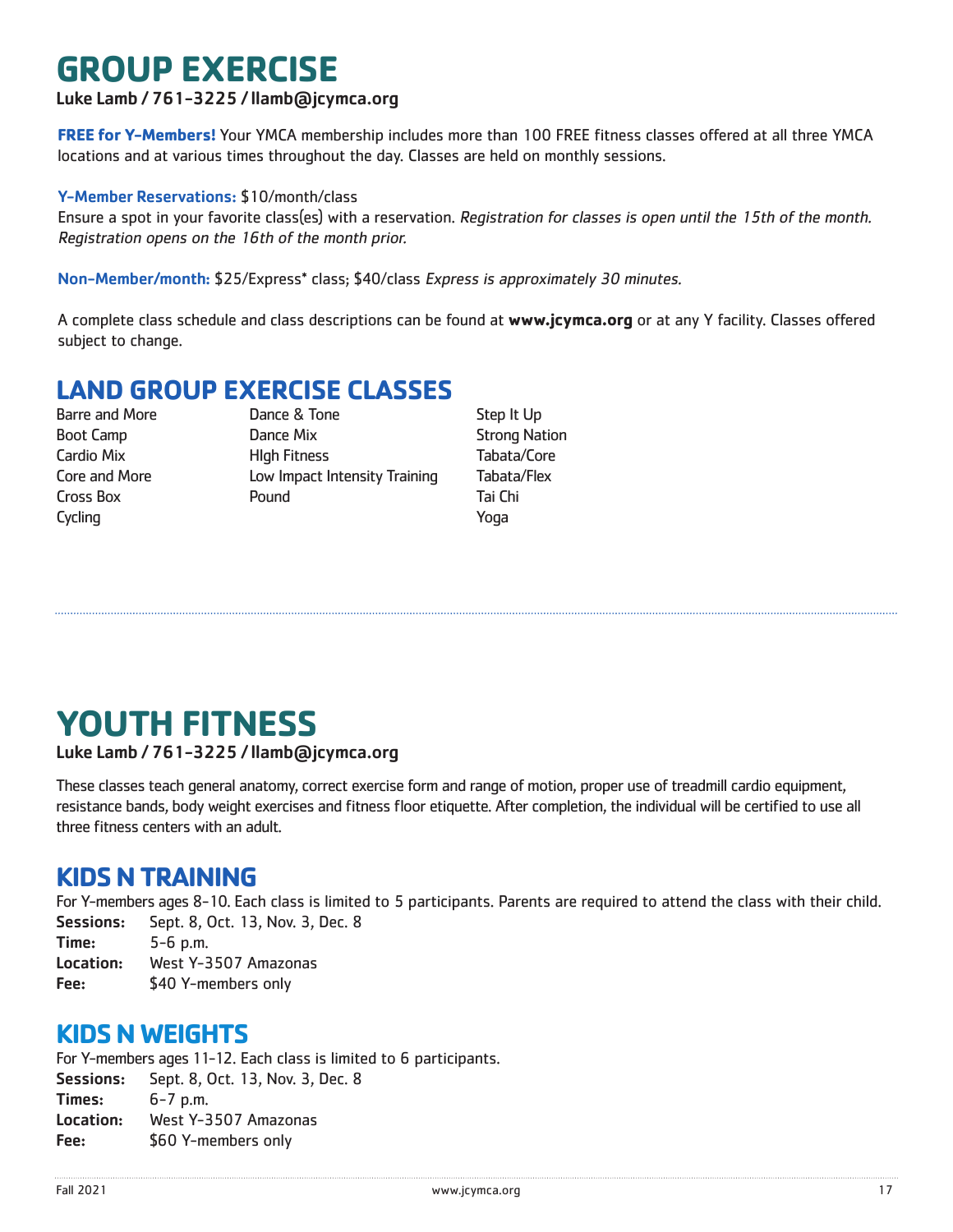## **FOREVER FIT**

Luke Lamb / 761-3225 / llamb@jcymca.org

The YMCA is proud to partner with Tivity Health to offer a variety of fitness formats for active older adults that are multi-level, equipment-based, total-body conditioning classes. Find out if you are eligible by calling 1-888-423-4632. (Some insurance companies cover the cost.) Or visit one of our welcome desks and have your insurance card available. All SilverSneakers® classes are also available to Y members free of charge.

### **SILVERSNEAKERS® CLASSIC**

Have fun and move to the music through a variety of exercises designed to increase muscular strength, range of movement and activity for daily living skills.

Schedule: Mon.-Thurs. / 10:30-11:15 a.m. Location: West Y – 3507 Amazonas

Schedule: Mon. & Fri. / 10:15-11 a.m. Location: Knowles Y – 424 Stadium

AND

### **SILVERSNEAKERS® YOGA**

This class will move your whole body through a complete series of seated and standing yoga poses. Chair support is offered to safely perform a variety of postures designed to increase flexibility, balance and range of movement.

Schedule: Fri. – 10:30-11:15 a.m.

Location: West GXR-3507 Amazonas

Schedule: Wed / 10.15-11 a.m. Location: Knowles Y - 424 Stadium

Monthly Fee for Classic & Yoga: FREE Silver Sneakers® and Y-members; \$40 Non-member

## **FOREVER FIT**

SilverSneakers® and Y members: From low-impact aerobics, core strengthening using an exercise ball, Yoga, circuit training, and a "mix" class, you'll burn calories, strengthen your heart, increase muscular strength, improve flexibility and have fun while doing it!

Time: 9-9:45 a.m. Day/Location: Mon. and Fri. @ West Y–3507 Amazonas Tues., Wed. and Thurs. (a Knowles Y Annex-424 Stadium Monthly Fee: FREE Y-member and SilverSneakers®, \$40 Non-member

## **SILVERSNEAKERS® FLEX**

If you're looking for options outside the traditional fitness location, try SilverSneakers® FLEX. FLEX offers classes at four churches in our community on various days and times during the week. For more information, visit www.jcymca.org or call 761-3459. Non-members pay \$20/month/location.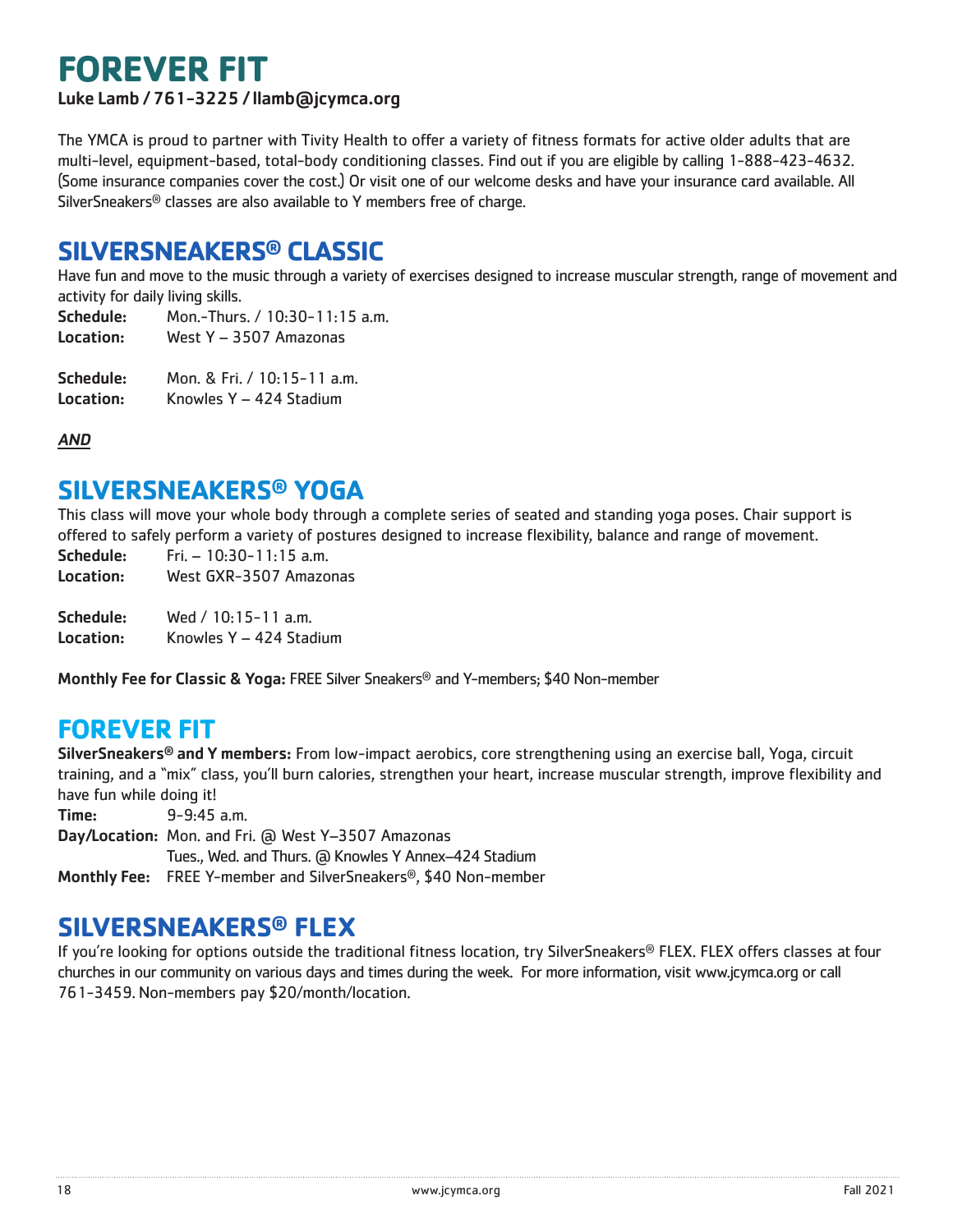## **YOUTH SPORTS**

Luke Lamb / 761-3225 / llamb@jcymca.org

## **BASKETBALL – GIRLS**

#### Girls Lil' Dribblers – Kindergarten-1st Grade

Girls will play 3 on 3 half court in this 6-week league. Coaches assist in monitoring games and will be given rules and YMCA philosophy. Participants will learn the fundamentals of dribbling, passing, shooting and much more! Jerseys can be purchased at the Firley YMCA front desk.

Registration: September 1-30

Fees: \$25 Y-member; \$45 Non-member (\$10 late fee October 1-10)

Games Begin: November 6 (No games weekend after Thanksgiving.)

#### Girls YBA – 2nd-5th Grade

Girls will play 5 vs. 5 full court during this six-week season. Program emphasizes teamwork, fundamentals and character development. Purchase jerseys at the Firley YMCA front desk.

Registration: September 1-30 Fees: \$30 Y-member; \$50 Non-member (\$10 late fee October 1-10) Games Begin: November 6 (No games weekend after Thanksgiving.)

#### Girls Modified Recreational Basketball

This six-week league is for girls teams (2nd-8th grade) who wish to play against other select teams. Leagues will be broken up by grade.

Registration: September 1-30 Fees: \$250/team Games Begin: November 7 (No games weekend after Thanksgiving.)

### **BASKETBALL – BOYS**

#### Boys Lil' Dribblers – Kindergarten-1st Grade

Boys will play 3 on 3 half court in this 6-week league. Coaches assist in monitoring games and will be given rules and YMCA philosophy. Participants will learn the fundamentals of dribbling, passing, shooting and much more! Jerseys can be purchased at the Firley YMCA front desk.

Registration: November 1-30 Fees: \$25 Y-member; \$45 Non-member (\$10 late fee December 1-8)

Games Begin: January 8

#### Boys YBA – 2nd-5th Grade

Boys will play 5 vs. 5 full court during this six-week league. Program emphasizes teamwork, fundamentals and character development. Purchase jerseys at the Firley YMCA front desk.

Registration: November 1-30 Fees: \$30 Y-member; \$50 Non-member (\$10 late fee December 1-8)

Games Begin: January 8

#### Boys Modified Recreational Basketball

This six-week league is for boys teams (2nd-8th grade) who wish to play against other select teams. Leagues will be broken up by grade.

Registration: November 1-30 Fees: \$250/team Games Begin: January 9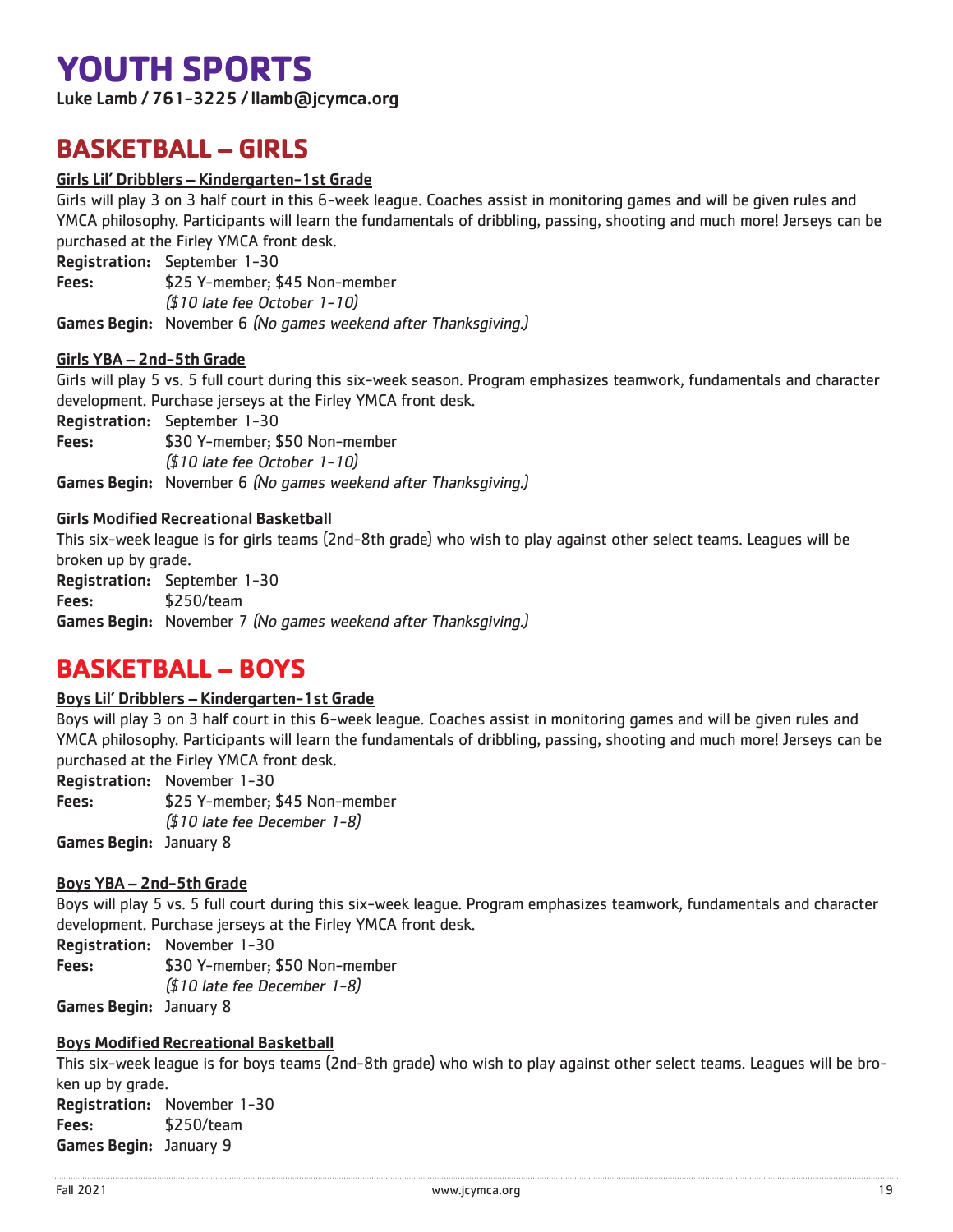## **FUTSAL LEAGUES**

#### **Youth Futsal** – Boys and Girls

This 4-week futsal soccer league is for boys and girls in 1st-7th grade this winter. Games will be played on Saturdays at the Firley Y on the indoor multipurpose courts. Practice times not offered.

Registration: November 1-30

Fees: \$30 Y-member; \$45 Non-member (\$10 late fee December 1-8)

Games Begin: January 8

#### **High School Futsal** – Boys and Girls

This is a 5 vs. 5 league (4 field players plus a keeper) using a futsal ball and rules. This is a six-week league. Registration: November 1-30 Fees: \$275/team Games Begin: January 9

### **INDOOR CLIMBING WALL**

Climbing wall is open to all ages. Children under 12 must be accompanied by an adult in the climbing area.

**Hours:** Monday-Friday - 4:30-8:30 p.m.

Saturday - 10:30-3 p.m.

**Fees:** Youth Day Climbing Pass - \$8 Y-member; \$13 Non-member Adult Day Climbing Pass - \$10 Y-member; \$20 Non-member Unlimited Monthly Pass - \$35 Y-member; \$90 Non-member

#### **Climbing Wall Rentals**

Birthday parties, Scout gatherings, work retreats, etc. This package includes one hour of the climbing wall for 10 climbers as well as a multi-purpose room for your party. Call 761-9003 to schedule your climbing wall rental.

**Fee Y-Member:** \$150 for up to 10 climbers for 1 hour of climbing with 1.5 hours (concurrent with climbing) in conference room Fee Non-Member: \$200 for up to 10 climbers for 1 hour of climbing with 1.5 hours (concurrent with climbing) in conference room **Additional:** \$5/person over 10 climber limit Add an additional 30 minutes of climbing for \$30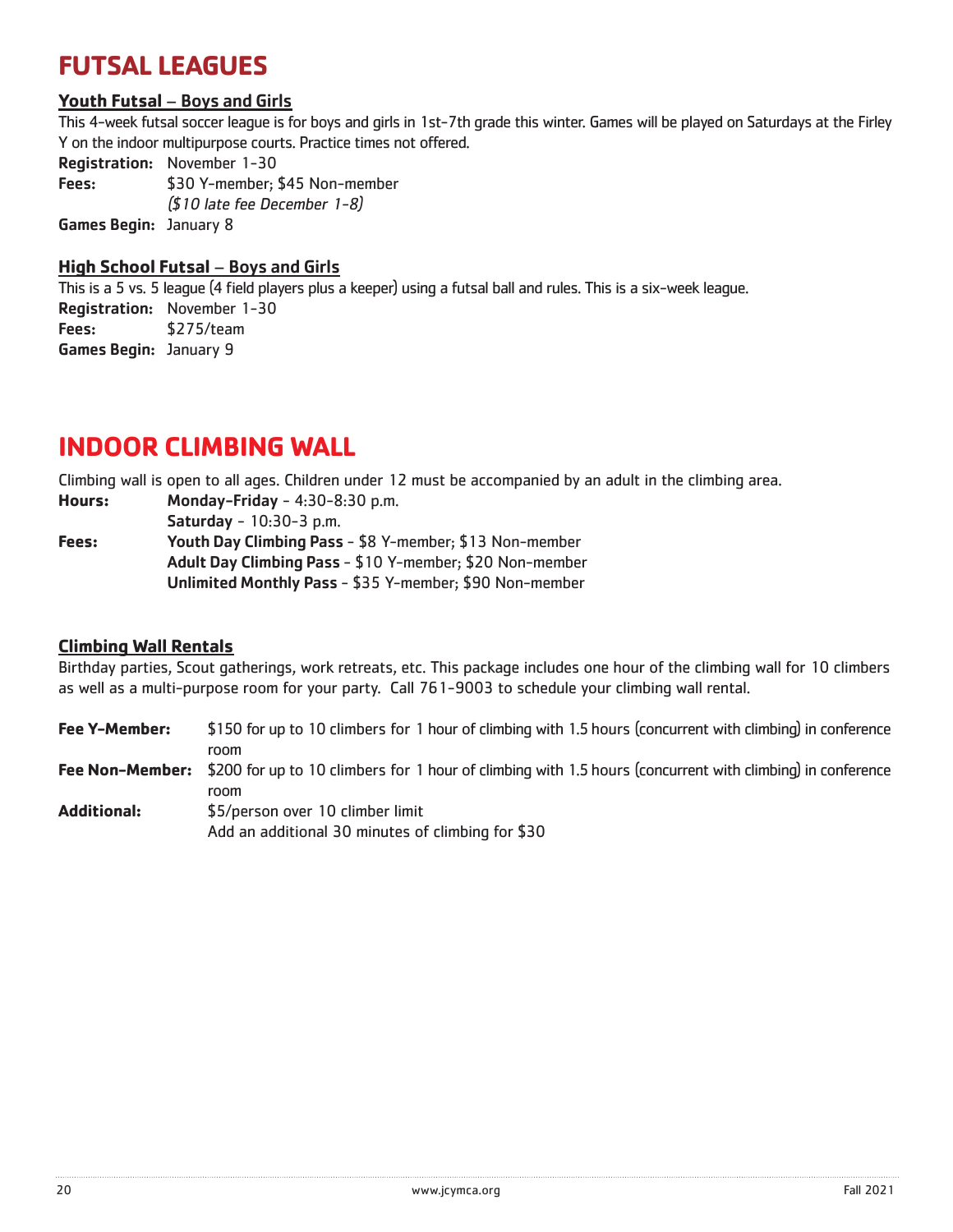## **ADULT SPORTS**

Luke Lamb / 761-3225 / llamb@jcymca.org

## **ADULT SOCCER OPEN PLAY**

Adult soccer open play will be offered Tuesday evenings from 7-9 p.m. on Firley Y multipurpose courts 3 and 4. Buy a season pass or pay each time you participate. Season passes available for purchase September 27.

Season: Tuesday, October 5-Tuesday, December 21

Time: 7-9 p.m. Place: Firley YMCA-525 Ellis Blvd.

Fees: \$45 Y-Member Season Pass \$65 Non-Member Season Pass \$5 Y-Member Walk-In \$7 Non-Member Walk-In

## **INDOOR VOLLEYBALL**

Recreational, Modified, and Power leagues are offered in this 10-week league. Teams will play six/side and must have two females on the court at all times. Games are played on Thursday nights.

- Session 1: Register: July 29-August 26 Games begin September 9 Session 2: Register: October 18-November 11
- Games begin December 2 (No games the week of Christmas and New Year's Day)
- Session 3: Register: January 24, 2022-February 17, 2022 Games begin March 3, 2022
- Fee: \$200 per Team
- Place: Firley YMCA-525 Ellis Blvd.
- Leagues: 2A Low Medium High
	- 3A Low High

3A leagues are for highly skilled players. The 2A leagues are for those players above recreational players (2A Medium & High) and those teams just starting the league (2A Low).

## **VOLLEYBALL OPEN GYM**

This program is developed for all members and non-members to join the YMCA at Sunday Evening Open Gym. It is great time to meet new members and improve your volleyball skills.

**Day:** Sunday **Time:** 8-10 p.m. **Location:** Firley Gym/MPR Courts - 525 Ellis Blvd. **Fee:** \$1 Y-member; \$2 Non-member

## **RACQUETBALL**

The YMCA has 5 racquetball courts at the Firley facility. Youth must be at least 14 years old to play on the courts without an adult from 5-10 p.m. on weekdays. Individuals engaged in non-germane activities on the courts must yield to racquetball players. Walk-on players are limited to one hour of play if others are waiting for a court. Desk staff will provide eye protection any time racquets are checked out. Racquets will be loaned for an item of value deposit. The racquet user will be responsible to pay for racquet damages.

**Fees:** Reservations - \$7 Walk on Play - FREE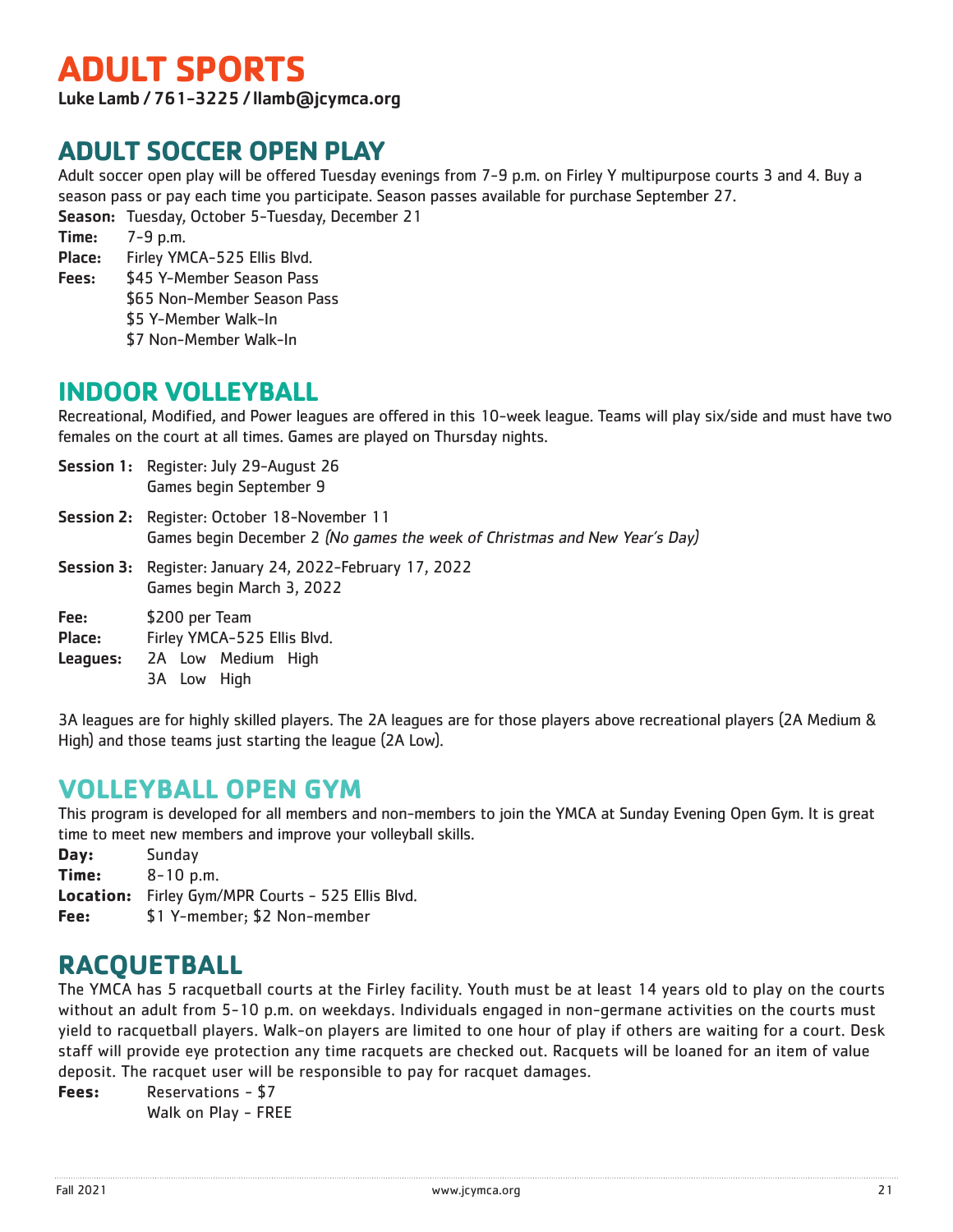## **PICKLEBALL**

Pickleball is a paddle sport created for all ages and skill levels that combines many elements of tennis, badminton and ping-pong. The rules are simple and the game is easy for beginners to learn, but can develop into a quick, fast-paced, competitive game for experienced players. Pickleball sets can be checked out at the Firley welcome center desk. Must use courts designated for Pickleball. Taping or marking additional Pickleball courts is not allowed.

#### Fees: FREE Y-Member

\$7 Non-Member

\$5 Senior Non-Member (62+)

| <b>Day</b>              | <b>Time</b>                              | <b>Courts</b> |
|-------------------------|------------------------------------------|---------------|
| Monday                  | $1 - 3$ p.m.                             | 3, 4          |
| Tuesday (members only)  | $12 - 2:30$ p.m.<br>$11:30-2:30$ p.m.    | 1, 2<br>3, 4  |
| Wednesday               | 10 a.m.-12 p.m.                          | 3, 4          |
| Thursday (members only) | $12 - 2:30$ p.m.<br>11:30 a.m.-2:30 p.m. | 1, 2<br>3, 4  |
| Friday                  | $1 - 3$ p.m.                             | 2, 3, 4       |
| Saturday                | $4-6$ p.m.                               | 3, 4          |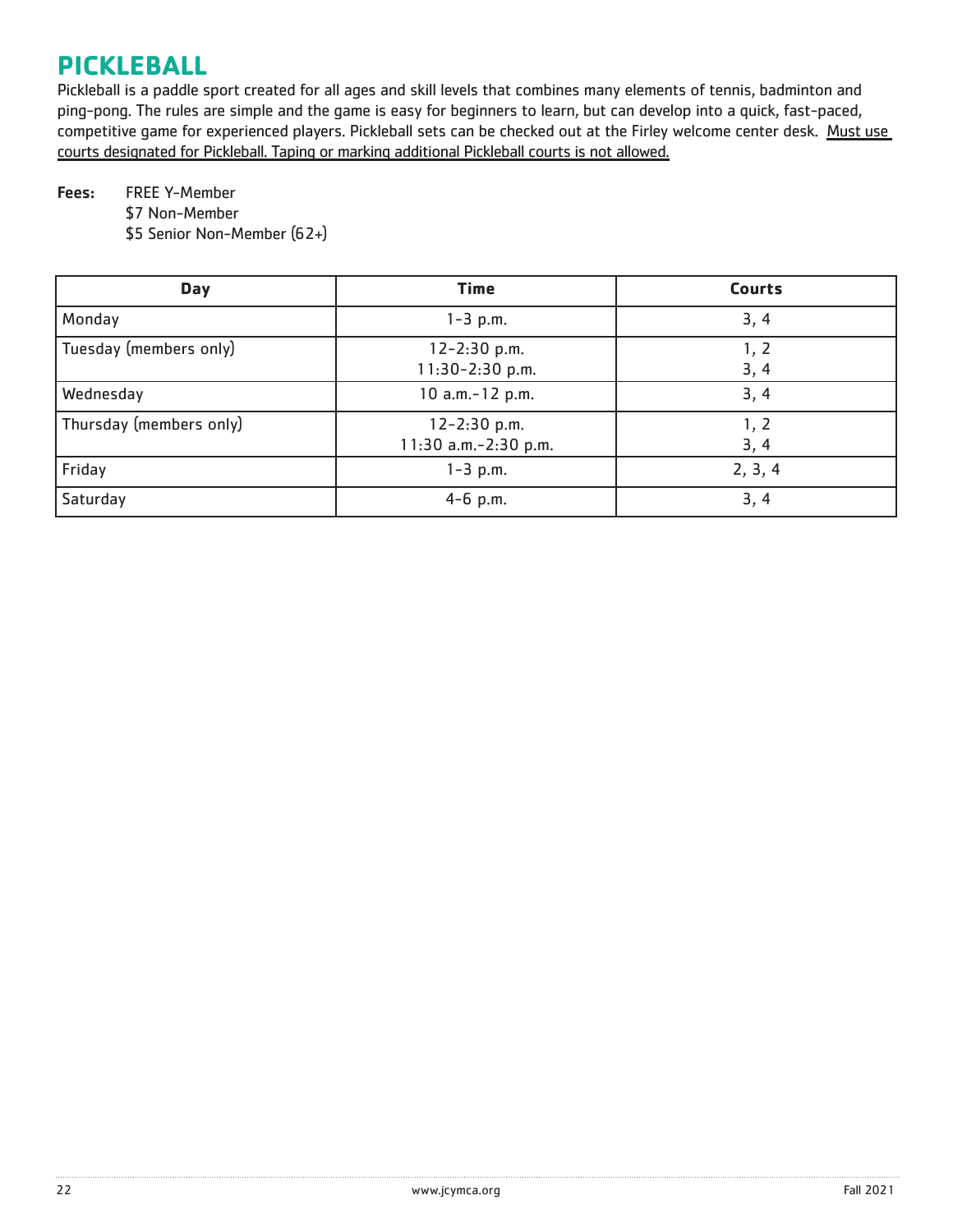John Steinmeyer / 761-9012 / jsteinmeyer@jcymca.org

## **MULTIPURPOSE COURT FEES & REQUIREMENTS**

The Firley Y offers four indoor multipurpose courts. Youth must be at least 13 years old to play on the courts without an adult from 5-10 p.m. on weekdays. This rule may be waived if youth have completed a YMCA tennis class. Walk-on players are limited to one hour of play if others are waiting. Black sole shoes are not allowed on the courts.

Reservation Fees:

Walk-ins: Free Y-member Day of: \$7/Y-member; \$14 non-member (does not include day pass fee) Advance:\* \$10 Y-member; \$20 non-member (does not include day pass fee) \*May reserve up to 5 days in advance.

### **PRIVATE LESSONS**

John Steinmeyer, a long-time Jefferson City resident and former All-Conference NCAA Division I tennis player for Missouri State University, brings extensive experience both playing and teaching players at all levels of the game. Individual instruction for all ages and skill levels available. Call John at 761-9012. Fee: \$45/hour Y-member; \$60/hour Non-member

### **PERMANENT COURT TIME**

Permanent court time reserves a court for you or your group on the same day and time of each week for a 16-week session. Full payment is due when the reservation is made. Sign up must be made at the beginning of each session. YMCA members only. Registration is accepted at the Firley Y.

Fee: \$14/hour (Wednesday's only)

## **MONDAY NIGHT LEAGUE**

Come join the fun at the Monday night men's league for intermediate to advanced players. Participants will provide their own tennis balls. Substitutes must register with the front desk before play. Direct questions to John Steinmeyer at 761-9012.

Session: September-December Day: Monday Time: 7-9 p.m. Fee: \$60 Y-member; \$80 Non-Member

### **MONDAY ADVANCED LEAGUE**

If you are an advanced player and thrive on competition, this league is the place to be. Players must have a NTRP rating of 4.0 or above. Participants will provide their own tennis balls. Direct questions to John Steinmeyer at 761-9012.

- Session: September-December Day: Monday
- Time: 5:30-7 p.m.
- Fee: \$60 Y-member; \$80 Non-Member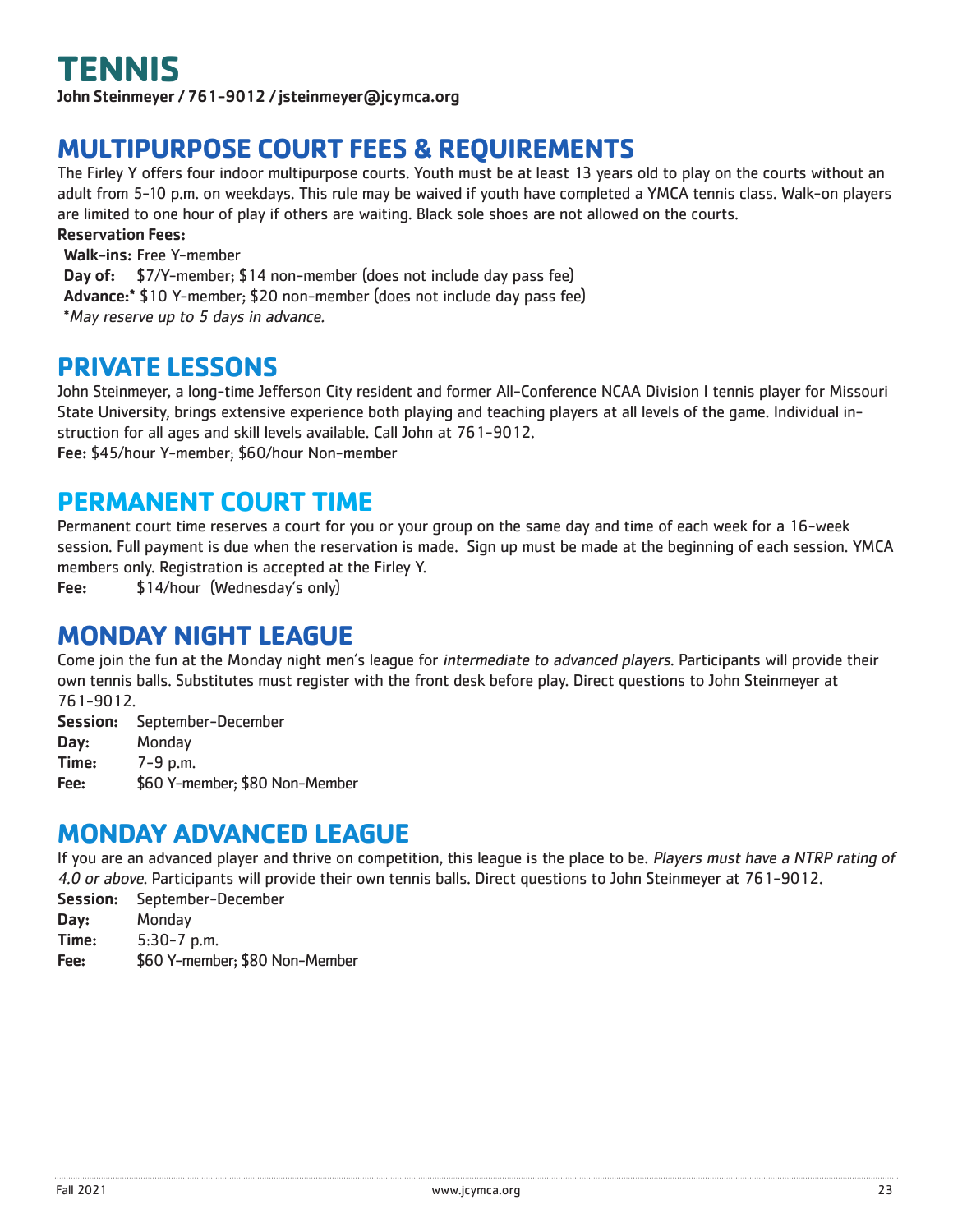## **TENNIS ROUND ROBIN**

Tennis players interested in meeting new players and having fun are invited to a great time on the tennis courts! Pick your level and enjoy three and a half hours of tennis. The first 16 will be placed on doubles teams. Each 45 minutes we will rotate so you will play with a new partner. Participants must be at least 18 years old, play at an intermediate level and are asked to give a donation for

tennis balls on a timely basis.

- Levels: Mens/Ladies Intermediate/Advanced
- Day: Tuesday & Thursday
- Time: 8:30 a.m.-12:30 p.m.
- Fee: Free Y-member; \$7 Non-member

## **YOUTH TENNIS LESSONS**

Students learn the basics of the game including forehand, backhand, serve, volley and scoring. These lessons are for beginners ages 5 thru 11. Participants must provide his/her own racquet. Direct questions to John Steinmeyer at 761-9012.

Sessions: October, November, December Days/Times: Tuesday/6-7 p.m. Friday/5-6 p.m. Fee: \$70/month Y-member; \$80/month Non-Member

## **JUNIOR MATCH PLAY**

Students will be taught the strategies of the game and to incorporate learned skills into match play. Activities will include use of the ball machine, drills, stroke and serve development, singles and doubles play. This program is for intermediate to advanced players who are 11-18 years old. Players 8 to 10 years old may only enroll if approved by the Tennis Director. Direct questions to John Steinmeyer at 761-9012.

Sessions: October, November, December

Intermediate: Monday & Wednesday / 4-5:30 p.m.

Advanced: Tuesday & Thursday / 4-5:30 p.m.

Fee: \$70/month Y-member; \$80/month Non-member

## **YMCA POLICY ON PRIVATE INSTRUCTION**

No YMCA member or day pass user may use the YMCA facilities to conduct private tennis instruction and charge or accept compensation.